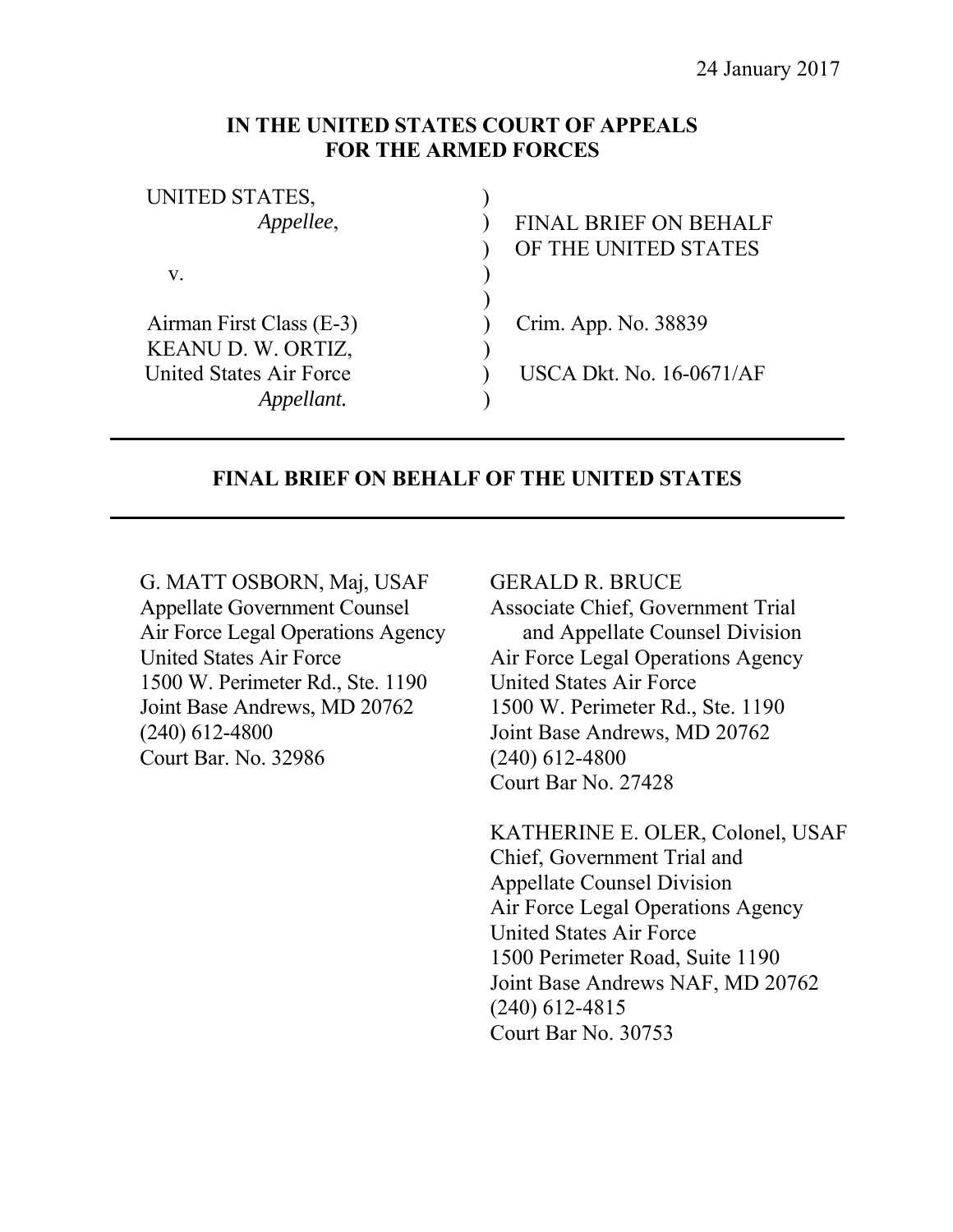# **INDEX**

# **I.**

| APPELLANT FAILS TO SHOW HOW COLONEL       |  |
|-------------------------------------------|--|
| MITCHELL IS NOT STATUTORILY AUTHORIZED    |  |
| TO SIT ON THE AIR FORCE COURT OF CRIMINAL |  |
|                                           |  |

# **II.**

| APPELLANT FAILS TO SHOW HOW COLONEL    |
|----------------------------------------|
| MITCHELL'S SERVICE ON BOTH AFCCA AND   |
| THE C.M.C.R. VIOLATES THE APPOINTMENTS |
|                                        |

# **III.**

| COLONEL MITCHELL WAS NOT A PRINCIPAL<br>OFFICER FOLLOWING HIS ASSIGNMENT BY THE<br><b>SECRETARY OF DEFENSE OR HIS APPOINTMENT</b><br>BY THE PRESIDENT TO THE UNITED STATES |  |
|----------------------------------------------------------------------------------------------------------------------------------------------------------------------------|--|
|                                                                                                                                                                            |  |
|                                                                                                                                                                            |  |
|                                                                                                                                                                            |  |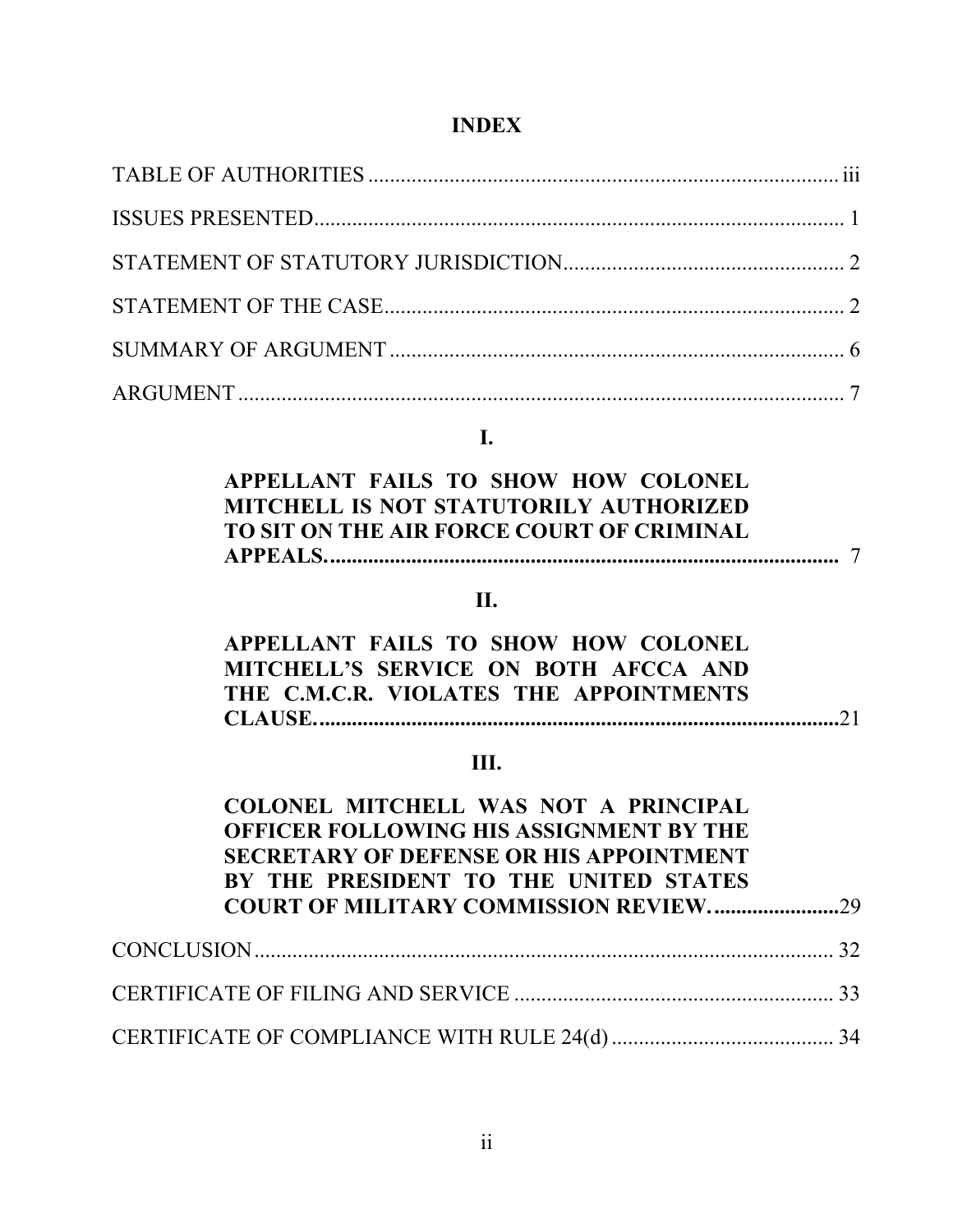# **TABLE OF AUTHORITIES**

# **CASES**

# **SUPREME COURT OF THE UNITED STATES**

| United States v. Edmond,                                          |
|-------------------------------------------------------------------|
| United States v. Weiss,                                           |
| <b>COURT OF APPEALS FOR THE ARMED FORCES</b>                      |
| United States v. Dalmazzi,                                        |
| United States v. Weiss,                                           |
| <b>COURTS OF CRIMINAL APPEALS</b>                                 |
| United States v. Ortiz,                                           |
| <b>FEDERAL COURTS</b>                                             |
| In re Al-Nashiri,                                                 |
| <u>In re Al-Nashiri,</u>                                          |
| In re: Khadr,                                                     |
| Intercollegiate Broadcasting Sys., Inc. v. Copyright Royalty Bd., |
| Riddle v. Warner,                                                 |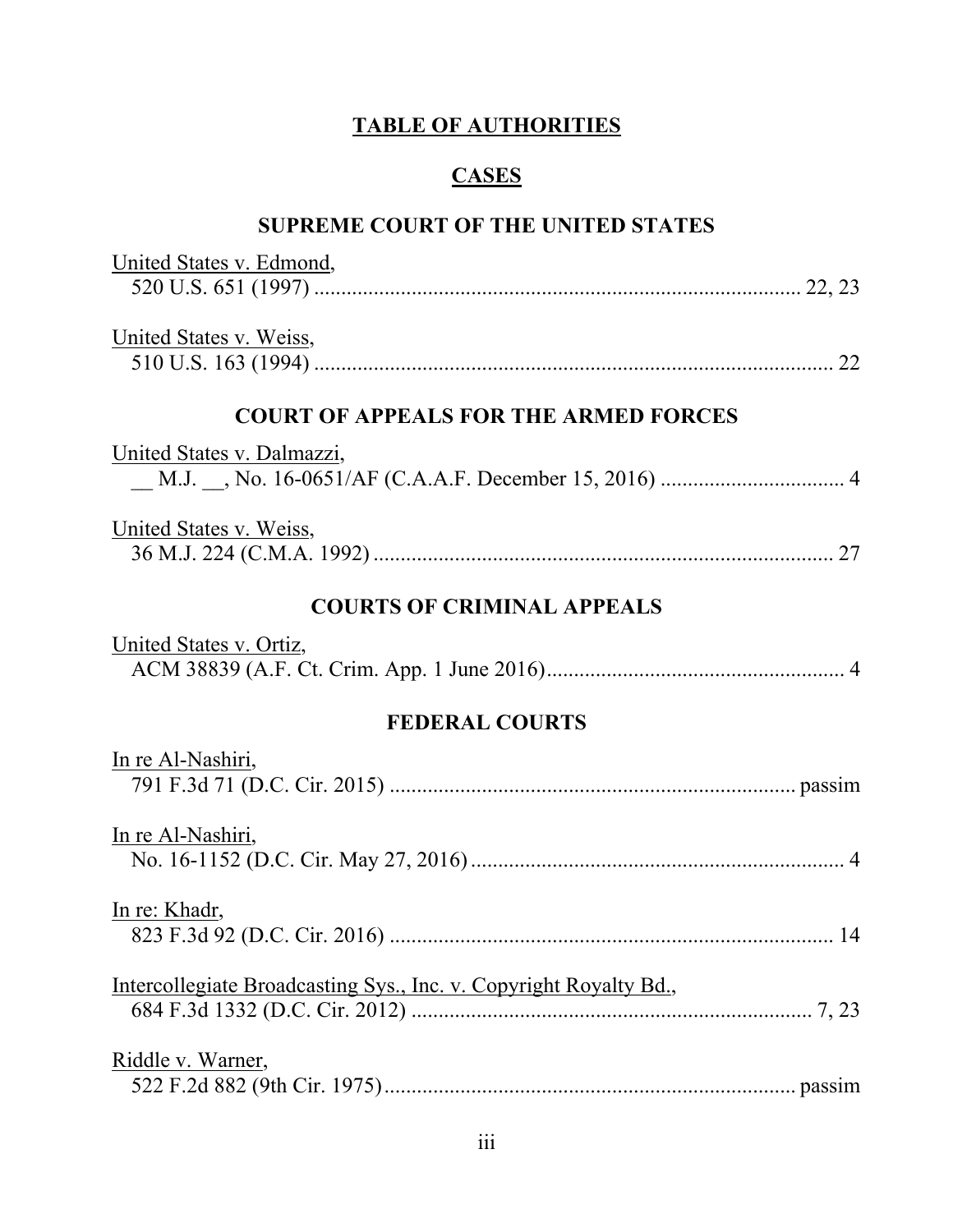| SoundExchange, Inc. v. Librarian of Congress, |
|-----------------------------------------------|
| United States v. Al-Nashiri,                  |
| <b>STATUTES</b>                               |
|                                               |
|                                               |
|                                               |
|                                               |
|                                               |
|                                               |
|                                               |
|                                               |
|                                               |
|                                               |
|                                               |
|                                               |
|                                               |
|                                               |
|                                               |
|                                               |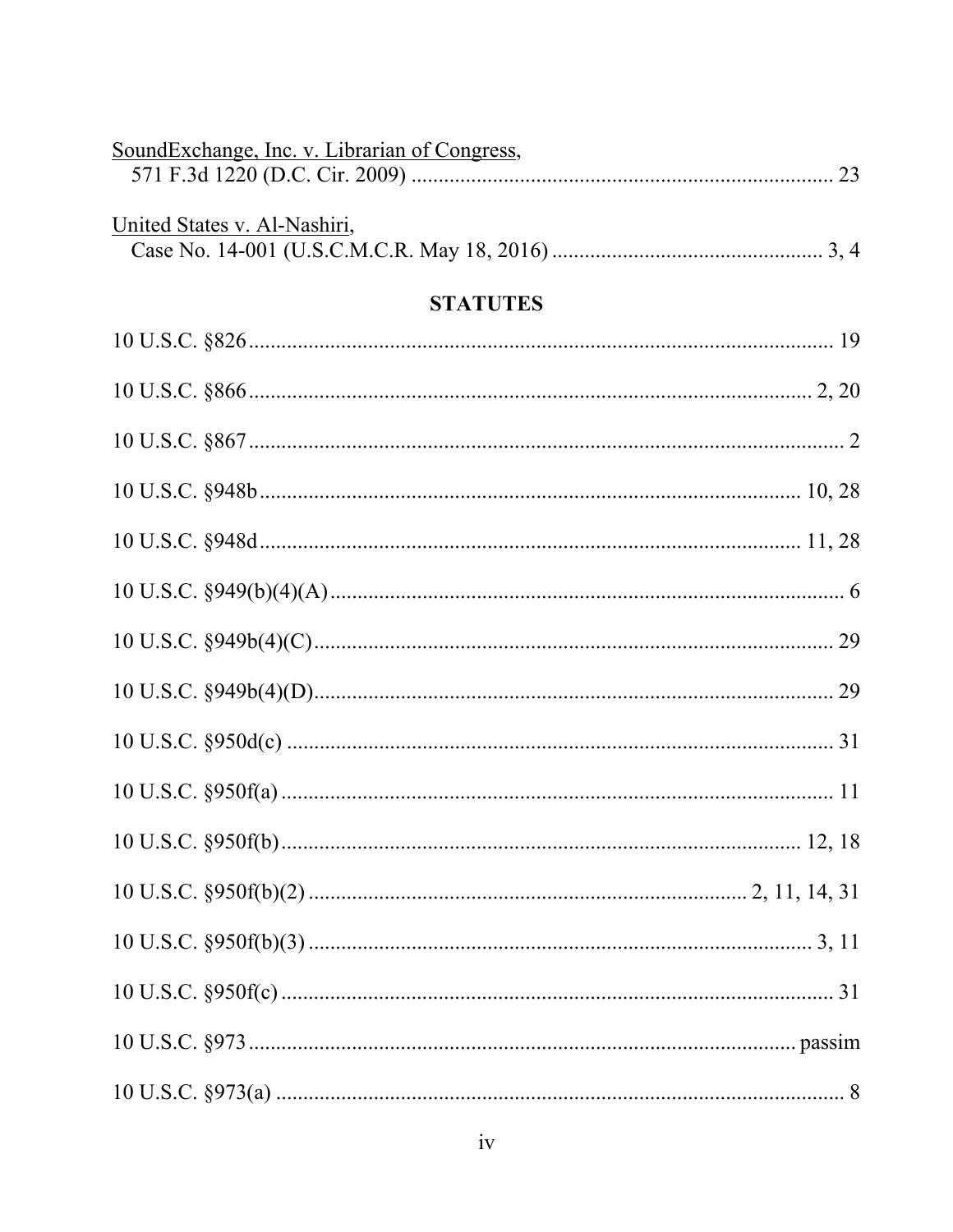| <b>OTHER AUTHORITIES</b>                                                                                               |  |  |
|------------------------------------------------------------------------------------------------------------------------|--|--|
|                                                                                                                        |  |  |
|                                                                                                                        |  |  |
|                                                                                                                        |  |  |
| Department of Defense Directive 1344.10,<br>Political Activities by Members of the Armed Forces (19 February 2008)  16 |  |  |
| DoD SOCO, Advisory Number 02-21,<br>What Constitutes Holding a "Civil Office" by Military Personnel (2002) 16          |  |  |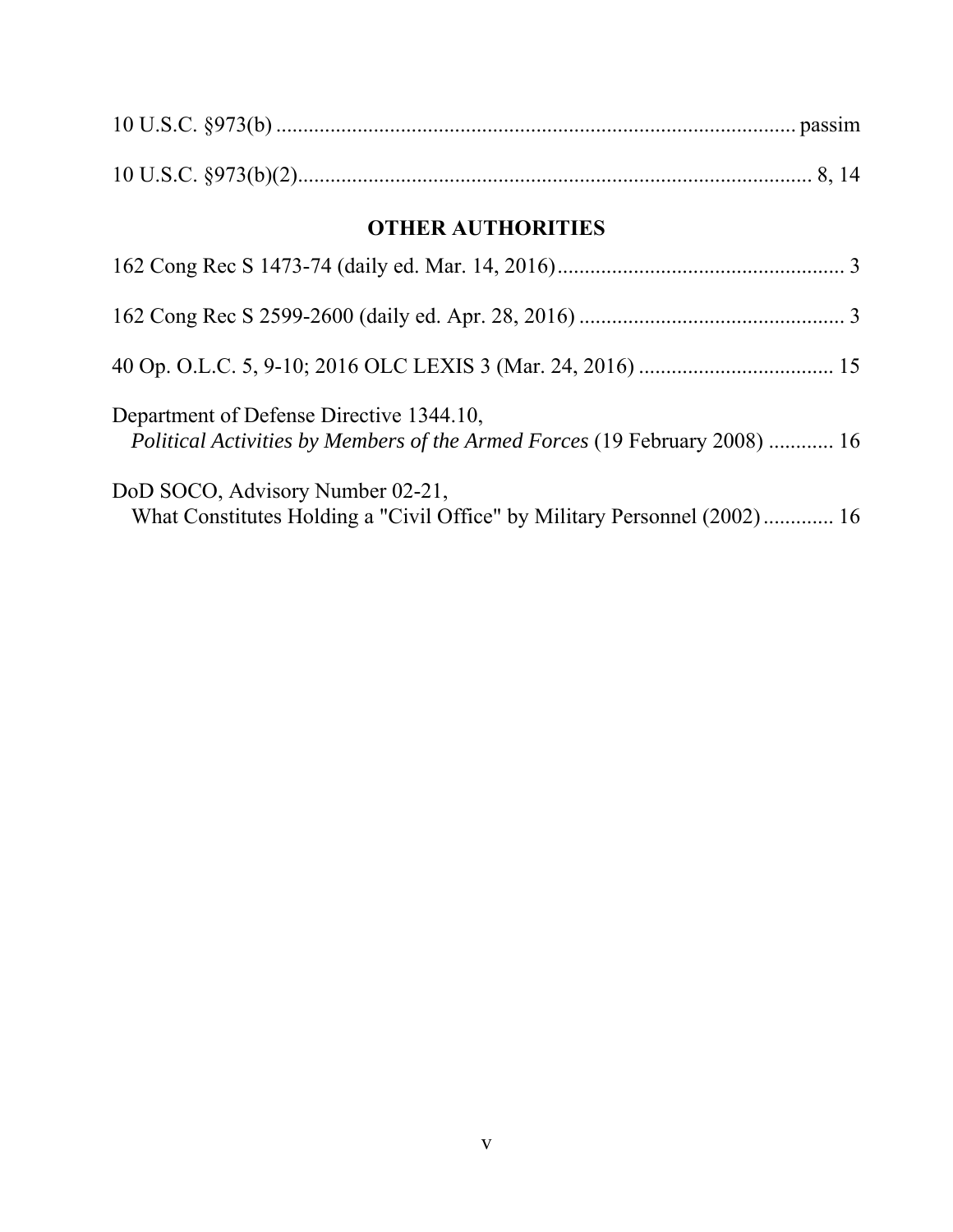## **IN THE UNITED STATES COURT OF APPEALS FOR THE ARMED FORCES**

| UNITED STATES,           |                                 |
|--------------------------|---------------------------------|
| Appellee,                | <b>FINAL BRIEF ON BEHALF</b>    |
|                          | OF THE UNITED STATES            |
| V.                       |                                 |
|                          |                                 |
| Airman First Class (E-3) | Crim. App. No. 38839            |
| KEANU D. W. ORTIZ,       |                                 |
| United States Air Force  | <b>USCA Dkt. No. 16-0671/AF</b> |
|                          |                                 |

## **TO THE HONORABLE, THE JUDGES OF THE UNITED STATES COURT OF APPEALS FOR THE ARMED FORCES**

#### **ISSUES PRESENTED**

**I.** 

**WHETHER UNITED STATES COURT OF MILITARY COMMISSION REVIEW JUDGE, MARTIN T. MITCHELL, IS STATUTORILY AUTHORIZED TO SIT AS ONE OF THE AIR FORCE COURT OF CRIMINAL APPEALS JUDGES ON THE PANEL THAT DECIDED APPELLANT'S CASE.** 

#### **II.**

**WHETHER JUDGE MARTIN T. MITCHELL'S SERVICE ON BOTH THE AIR FORCE COURT OF CRIMINAL APPEALS AND THE UNITED STATES COURT OF MILITARY COMMISSION REVIEW VIOLATES THE APPOINTMENTS CLAUSE GIVEN HIS STATUS AS A PRINCIPAL OFFICER ON THE UNITED STATES COURT OF MILITARY COMMISSION REVIEW.**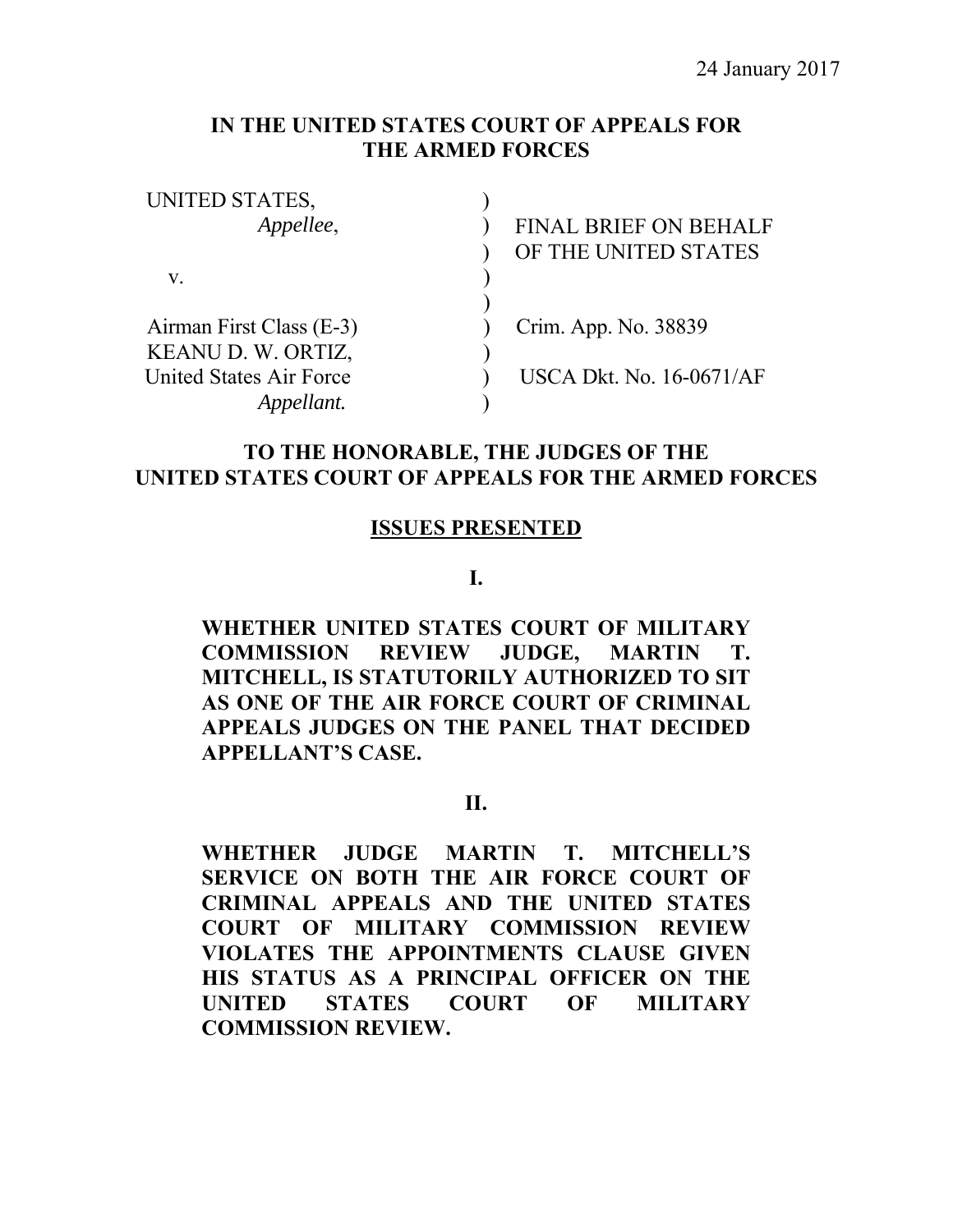### **SPECIFIED ISSUE**

### **III.**

**WHETHER JUDGE MARTIN T. MITCHELL WAS IN FACT A PRINCIPAL OFFICER FOLLOWING HIS APPOINTMENT BY THE PRESIDENT TO THE UNITED STATES COURT OF MILITARY COMMISSION REVIEW IN LIGHT OF THE PROVISIONS OF 10 U.S.C. § 949b(4)(C) AND (D), AUTHORIZING REASSIGNMENT OR WITHDRAWAL OF APPELLATE MILITARY JUDGES SO APPOINTED BY THE SECRETARY OF DEFENSE OR HIS DESIGNEE.** 

#### **STATEMENT OF STATUTORY JURISDICTION**

 The Air Force Court of Criminal Appeals (AFCCA) reviewed this case pursuant to Article 66, UCMJ. This Court has jurisdiction to review this case under Article 67(a)(3), UCMJ.

## **STATEMENT OF THE CASE**

Colonel Martin Mitchell became an appellate military judge at the Air Force

Court of Criminal Appeals (AFCCA) in June 2013 after being assigned by The

Judge Advocate General.<sup>1</sup> On 28 October 2014, Secretary of Defense Chuck

Hagel assigned Colonel Mitchell to the United States Court of Military

Commission Review (C.M.C.R.) as an appellate military judge pursuant to 10

U.S.C. §950f(b)(2). On 11 March 2016, the President of the United States

<sup>&</sup>lt;sup>1</sup> See http://afcca.law.af.mil/content/afcca\_data/cp/past\_judges\_alphabetical rev 17 oct 16.pdf.html (last visited January 24, 2017).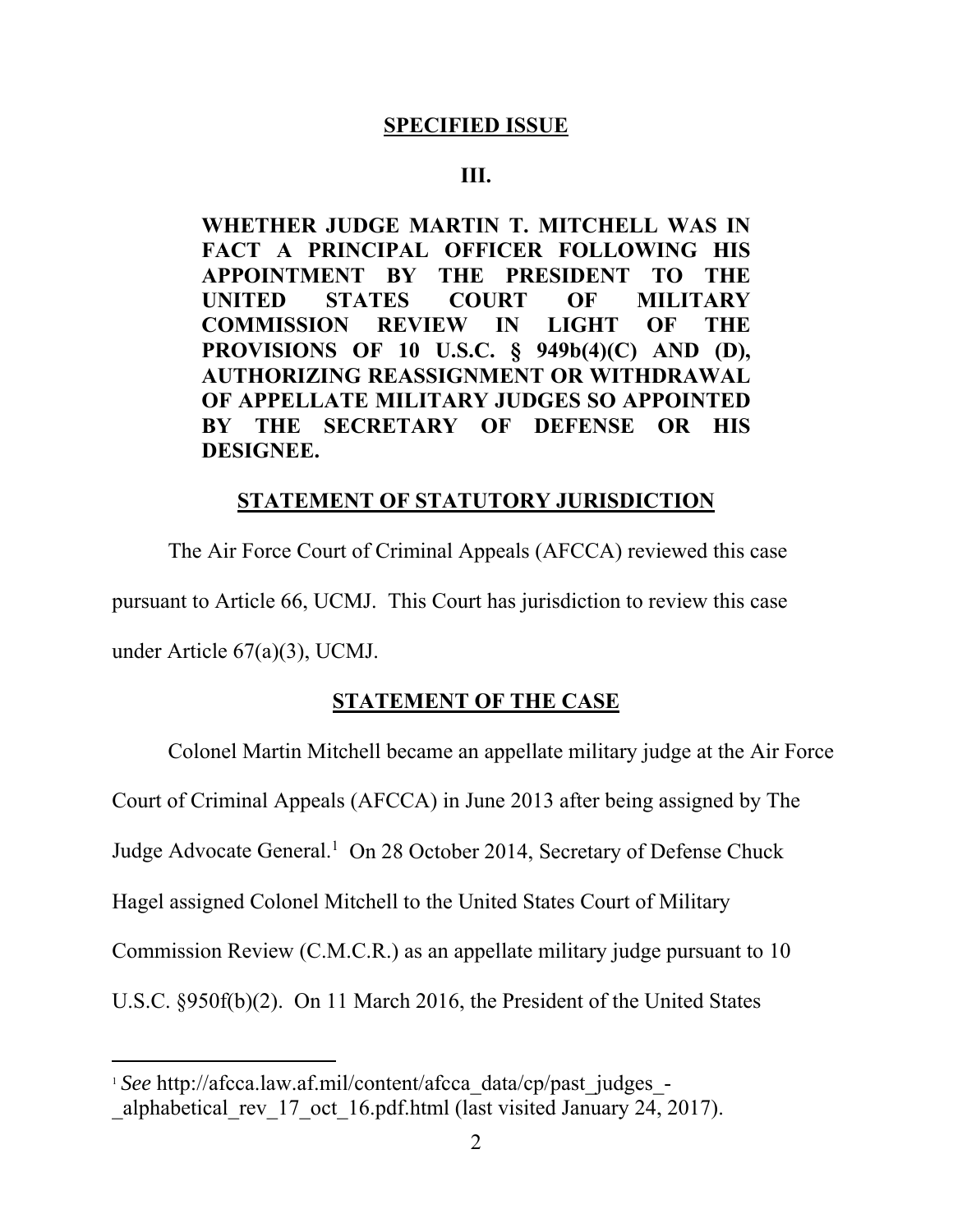nominated Colonel Mitchell to the C.M.C.R. in the following fashion:

THE FOLLOWING NAMED OFFICER FOR APPOINTMENT IN THE GRADE INDICATED IN THE UNITED STATES AIR FORCE *AS AN APPELLATE MILITARY JUDGE* ON THE UNITED STATES COURT OF MILITARY COMMISSION REVIEW UNDER TITLE 10 U.S.C. SECTION 950F(B)(3). IN ACCORDANCE WITH *THEIR CONTINUED STATUS AS AN APPELLATE MILITARY JUDGE PURSUANT TO THEIR ASSIGNMENT BY THE SECRETARY OF DEFENSE AND UNDER 10 U.S.C. SECTION 950F(B)(2)*, WHILE SERVING ON THE UNITED STATES COURT OF MILITARY COMMISSION REVIEW, ALL UNLAWFUL INFLUENCE PROHIBITIONS REMAIN UNDER 10 U.S.C. SECTION 949B(B).

### *To be colonel*

### MARTIN T. MITCHELL

(J.A. at 106.) (emphasis added). On 28 April 2016, the Senate confirmed Colonel Mitchell's nomination. (J.A. at 108.). Along with Colonel Mitchell, Captain Donald King, a Navy judge advocate and appellate military judge on the United States Navy-Marine Corps Court of Criminal Appeals, was nominated by the President and confirmed by the Senate in similar fashion. (Id.)

On 16 May 2016, the accused in the case of United States v. Abd Al Rahim Hussayn Muhammad Al-Nashiri filed a motion at the C.M.C.R. seeking to disqualify Colonel Mitchell and Captain King from the case and to recuse Colonel Mitchell and Captain King from deciding the disqualification motion. Two days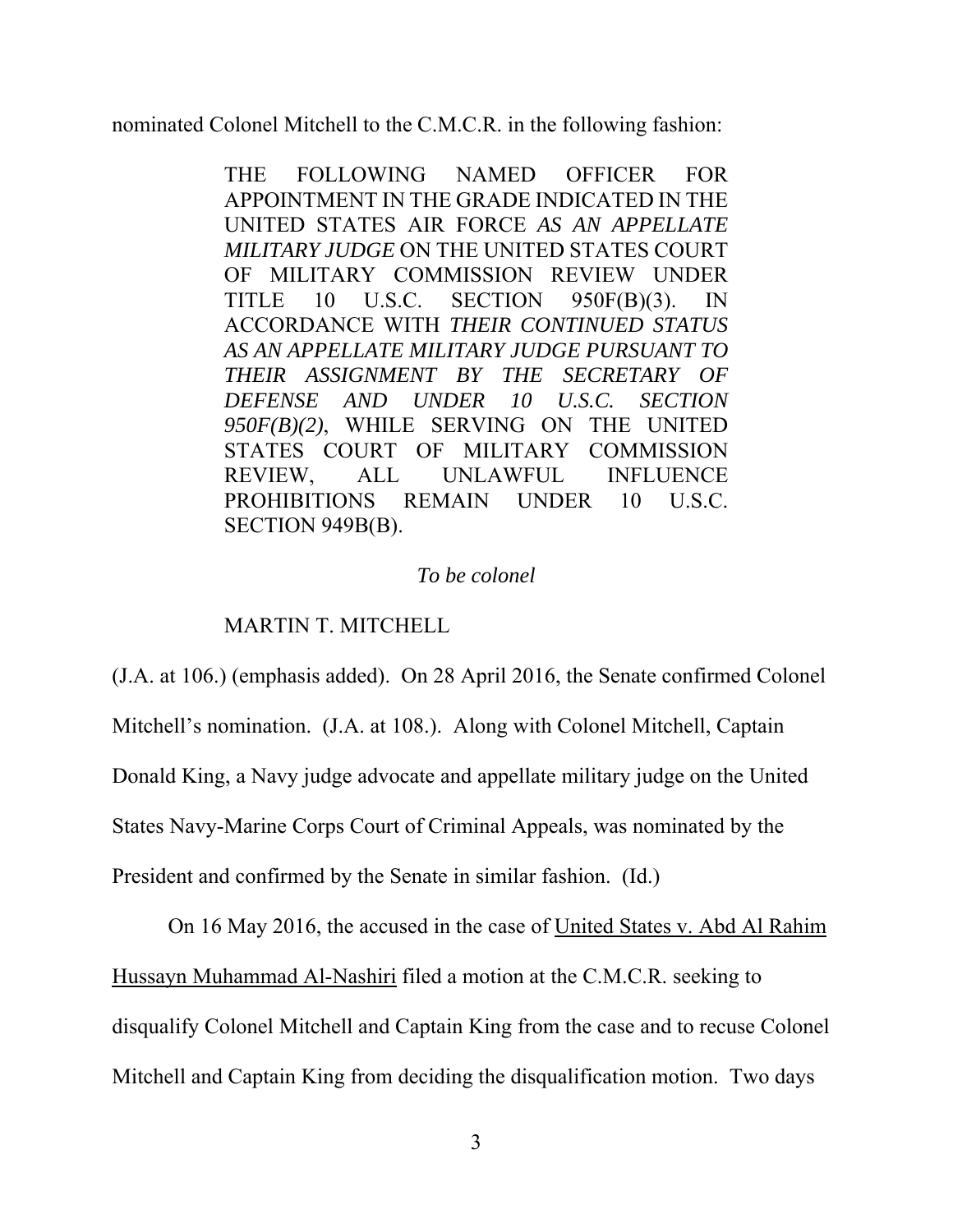later, on 18 May 2016, the motion to recuse and the motion to disqualify were denied in an order holding that "Dispositions of violations of the law of war by military commissions is a classic military function and Judges Mitchell and King do not occupy a 'civil office' when serving as appellate military judges on the Court of Military Commission Review."2

On 24 May 2016, Al-Nashiri petitioned the U.S. Court of Appeals for the District of Columbia Circuit for a writ of mandamus and prohibition, reiterating the arguments he presented to the C.M.C.R. Three days later, the D.C. Circuit denied the writ petition without requiring the government to respond. Per Curiam Order, In re Al-Nashiri, No. 16-1152 (D.C. Cir. May 27, 2016), ECF No. 1615339.

On 25 May 2016, the President appointed Colonel Mitchell to the C.M.C.R. *See* J.A. at 132; *see also* United States v. Dalmazzi, \_\_ M.J. \_\_, at 3, No. 16- 0651/AF (C.A.A.F. December 15, 2016).

On 1 June 2016, AFCCA issued its opinion in this case affirming Appellant's findings and sentence. (*See* J.A. at 5; United States v. Ortiz, ACM 38839 (A.F. Ct. Crim. App. 1 June 2016). Notably, Appellant submitted his case "on the merits" to AFCCA, raising no substantive issues. While his case was under review at AFCCA, Appellant never challenged Colonel Mitchell's ability to

<sup>&</sup>lt;sup>2</sup> See Order at http://www.mc.mil/Portals/0/pdfs/Nashiri15-002/USCMCR%2014-001%20Nashiri%20Order%20Re%20Oral%20Argument%20(05182016).pdf (last visited January 24, 2017).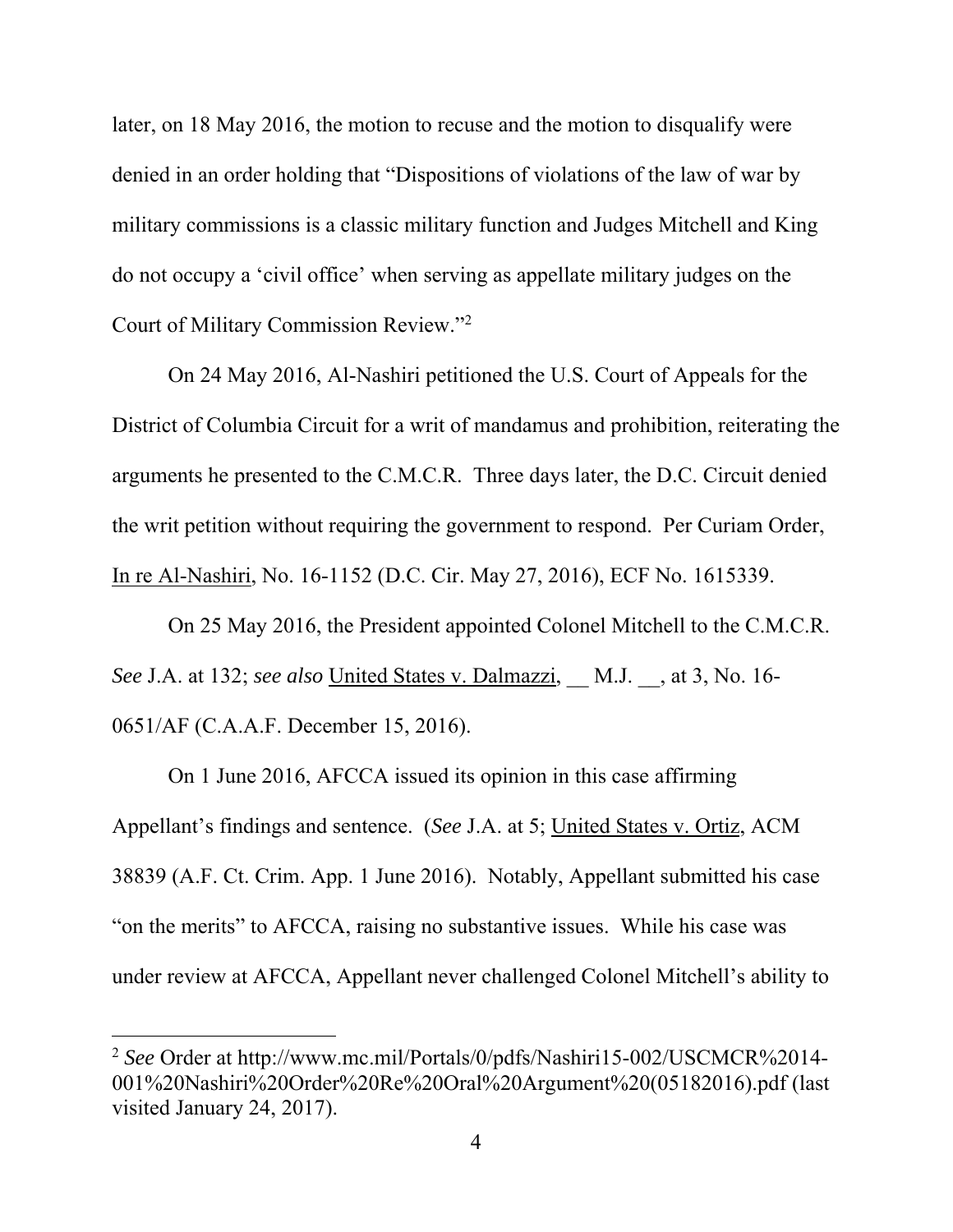review his case or standing to serve at AFCCA, either by filing a motion to disqualify Colonel Mitchell immediately following Colonel Mitchell's appointment, before AFCCA ruled on his case, or even after AFCCA issued the decision.

On 19 July 2016, Colonel Mitchell ended his tenure as an AFCCA appellate military judge.<sup>3</sup> Pursuant to his Article 6, UCMJ authority, the Air Force Judge Advocate General reassigned Colonel Mitchell from AFCCA to become the Director of the Civil Law & Litigation Directorate, Air Force Legal Operations Agency, Joint Base Andrews. Colonel Mitchell currently serves in that position.

On 25 July 2016, Appellant filed his Petition for Grant of Review with this Honorable Court. In his Supplement to the Petition for Grant of Review, Appellant submitted the case "on its merits," raising no substantive issues. (J.A. at 6.) Again, Appellant raised no issues to this Court related to Colonel Mitchell's ability to serve at AFCCA or to review his case.

Instead, Appellant waited until 18 August 2016, 85 days *after* Colonel Mitchell was appointed by the President, 78 days *after* AFCCA issued its decision in this case, and 24 days *after* his initial filings with this Court to finally raise this

<sup>&</sup>lt;sup>3</sup> See http://afcca.law.af.mil/content/afcca\_data/cp/past\_judges\_-

alphabetical rev 17 oct 16.pdf.html (last visited January 24, 2017).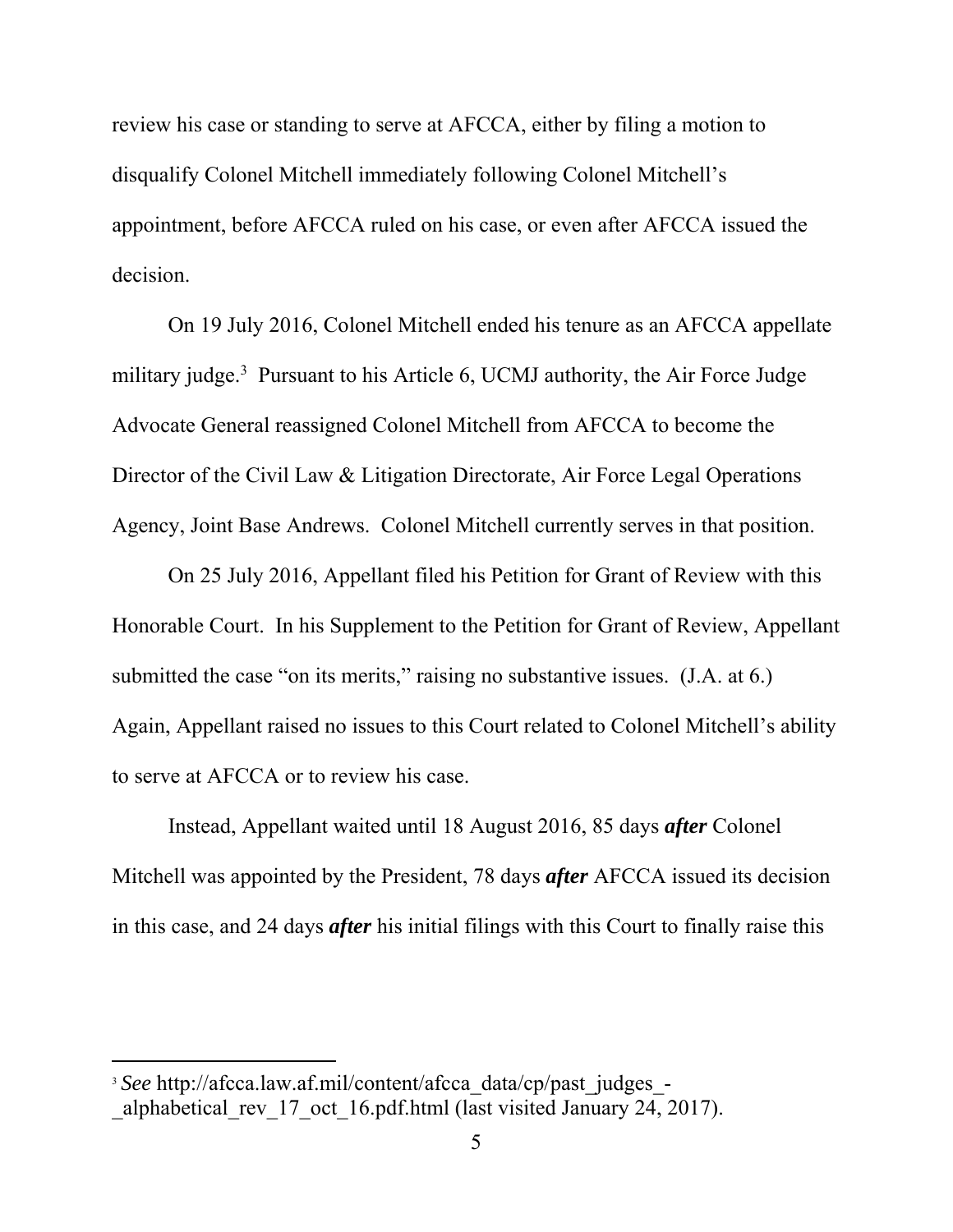issue by filing his Additional Supplement to the Petition for Grant of Review. (J.A. at 12.)

One day later, on 19 August 2016, the Department of Defense General Counsel, pursuant to 10 U.S.C. §949(b)(4)(A) and her designation as the approval authority for requests from appellate judges for reassignment to other duties, approved Colonel Mitchell's voluntary request for reassignment from the C.M.C.R. (J.A. at 158.)

#### **SUMMARY OF ARGUMENT**

Appellant's basis to overturn AFCCA's decision in this case due to Colonel Mitchell's participation is unsupported by both fact and law. Appellant's attempt to paint Colonel Mitchell as a civilian who lost his commission and status as a military officer due to the actions of the President of the United States and the United States Senate is contrary to the very words and actions of the President of the United States and the United States Senate, as well as the letter of the law. Colonel Mitchell's appointment by the President to be a C.M.C.R. appellate military judge in no way affected his ability to sit as an AFCCA judge on the panel that decided Appellant's case nor did it render his service on both courts a violation of the Appointments Clause. Moreover, even if his appointment to the C.M.C.R. was legally deficient, such an issue is mooted by the Secretary of Defense's prior and proper statutory assignment of Colonel Mitchell to the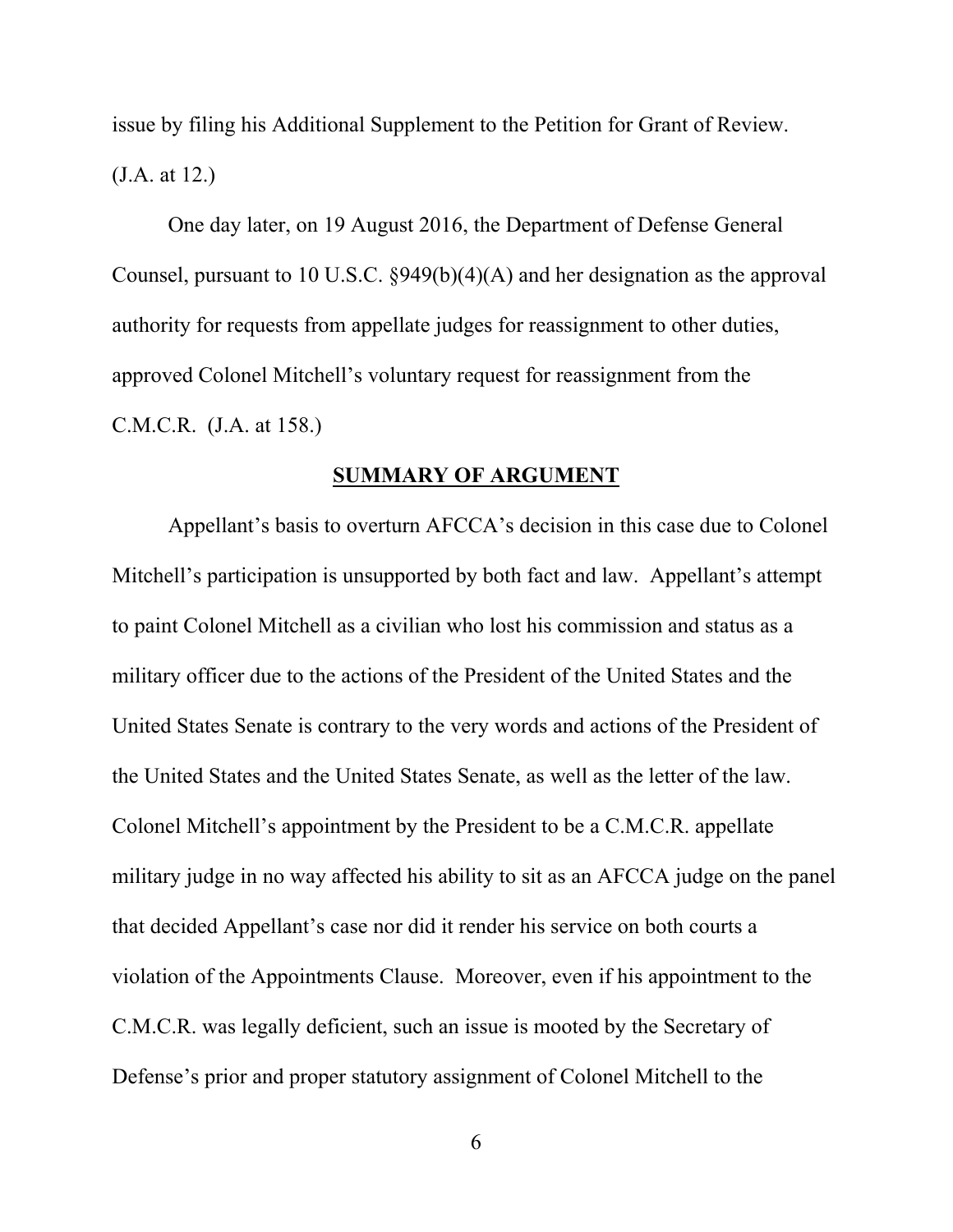C.M.C.R. as set forth below, Appellant's claims should be denied.<sup>4</sup>

## **ARGUMENT**

### **I.**

# **APPELLANT FAILS TO SHOW HOW COLONEL MITCHELL IS NOT STATUTORILY AUTHORIZED TO SIT ON THE AIR FORCE COURT OF CRIMINAL APPEALS.**

## *A. Colonel Mitchell's military commission did not terminate upon his appointment to the C.M.C.R.*

Colonel Mitchell's appointment to the C.M.C.R. came as a result of a nomination by the President of the United States, the confirmation of that nomination by the United States Senate, and the appointment by the President. Both the nomination and confirmation state that Colonel Mitchell is "TO BE COLONEL." *(See* J.A. at 106, 108.) Yet, from the outset, Appellant erroneously

<sup>&</sup>lt;sup>4</sup> From the outset, the Government has argued, and continues to argue, that Appellant forfeited these issues by not raising them in a timely manner. Those arguments are contained in full in the Government's Answer to Additional Supplement to Petition in this case. (*See* J.A. at 55-58, 71.) As decided by the D.C. Circuit in 2009, "[a]n Appointments Clause challenge is 'nonjurisdictional'" and thus may be forfeited by a failure to raise it below. Intercollegiate Broad. Sys., Inc. v. Copyright Royalty Bd., 574 F.3d 748, 755-56 (D.C. Cir. 2009). While the Government certainly does not concede Appellant's forfeiture in this case, the Government also wishes to bring the issues related to Colonel Mitchell's service on the C.M.C.R. to closure both in this case as well as in the over 80 other cases, spanning all Services, that face similar issues. Thus, in the interest of judicial economy, the Government respectfully asks this Court to decide on the granted issues and specified issue assuming, *in arguendo*, that Appellant did not forfeit these issues.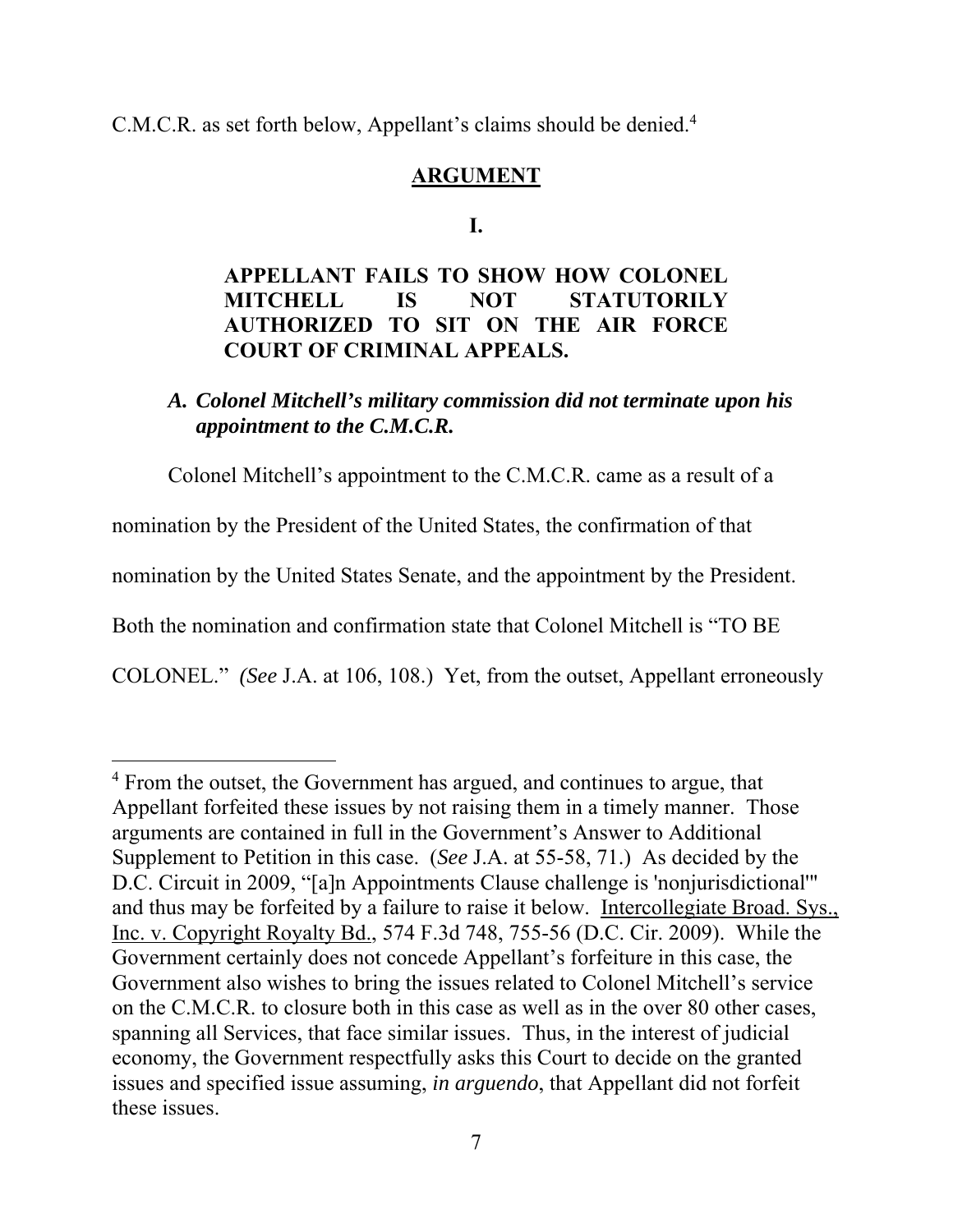attempts to paint Colonel Mitchell as a newfound civilian, stripped of his wellearned military rank and commission, because of this very appointment. Appellant is incorrect in this assertion.

First, citing 10 U.S.C. §973 and §973(b)(2), Appellant states that federal law "prohibit[s] active-duty officers holding civil office in the Government of the United States" and that this "include[s] positions that require an appointment by the President by and with the advice and consent of the Senate."  $(J.A. at 25.)^5$ However, Appellant fails to show that Colonel Mitchell's position as an appellate judge on the C.M.C.R. is a "civil office," or, even if it is a "civil office," that it is not "otherwise authorized by law" to allow a military officer to hold it.

10 U.S.C. §973(a) states, "No officer of an armed force on active duty may accept employment if that employment requires him to be separated from his organization, branch, or unit, or interferes with the performance of his military duties." 10 U.S.C. §973(b)(2)(A) states, "Except as otherwise authorized by law, an officer to whom this subsection applies may not hold, or exercise the functions of, a civil office in the Government of the United States (i) that is an elective office; (ii) that requires an appointment by the President by and with the advice and consent of the Senate; or (iii) that is a position in the Executive Schedule under

 $<sup>5</sup>$  As this Honorable Court ordered that final briefs be filed simultaneously,</sup> references to Appellant's position in this case are, by necessity, to his Additional Supplement to Petition for Grant of Review.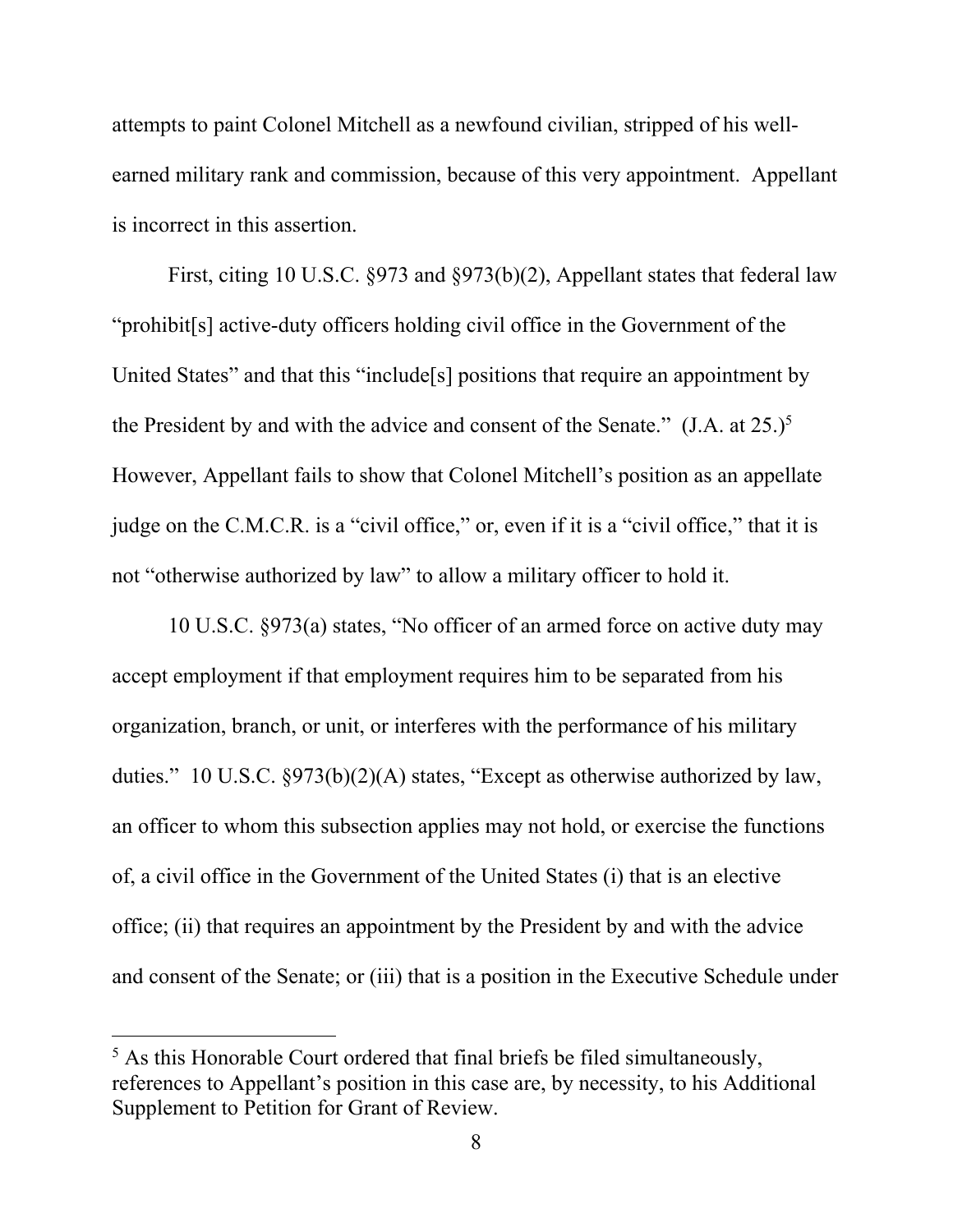sections 5312 through 5317 of title 5."<sup>6</sup>

 $\overline{a}$ 

Appellant fails to show how the position of a C.M.C.R. appellate judge is a "civil office," let alone a "prohibited civil office." (*See* J.A. at 26.) Appellant further fails to provide any evidence that Congress intended commissioned officers appointed as appellate military judges to the C.M.C.R. to occupy a "civil office."

Instead, Appellant relies on Riddle v. Warner, 522 F.2d 882 (9th Cir. 1975) and a variety of Department of Justice and Department of Defense advisory opinions, in claiming that "Judge Mitchell terminated his military commission upon accepting his current office." (J.A. at 25.) Yet, the law and facts of Riddle and those opinions actually undermine Appellant's claim.

In Riddle, the Court opined on whether a Navy judge advocate's commission as a notary public violated the 10 U.S.C. §973(b) prohibition on holding a "civil office." It ruled it did not. Riddle, 522 F.2d at 884. In coming to this conclusion, the Court examined the legislative history and intent of the statute,

<sup>&</sup>lt;sup>6</sup> Notably, none of these prongs apply to the Secretary of Defense's 2014 assignment of Colonel Mitchell to the C.M.C.R., again raising the issue of mootness as it relates to any impact of any appointment by the President. Also, the government maintains that the position of an appellate military judge on the C.M.C.R. does not require appointment by the President by and with the advice and consent of the Senate. Accordingly, the restriction on holding civil offices in Section 973 does not apply to appellate military judges on the C.M.C.R. *See* 10 U.S.C.  $973(b)(2)(A)(ii)$  (providing that the prohibition applies to a civil office "that *requires* an appointment by the President by and with the advice and consent of the Senate") (emphasis added).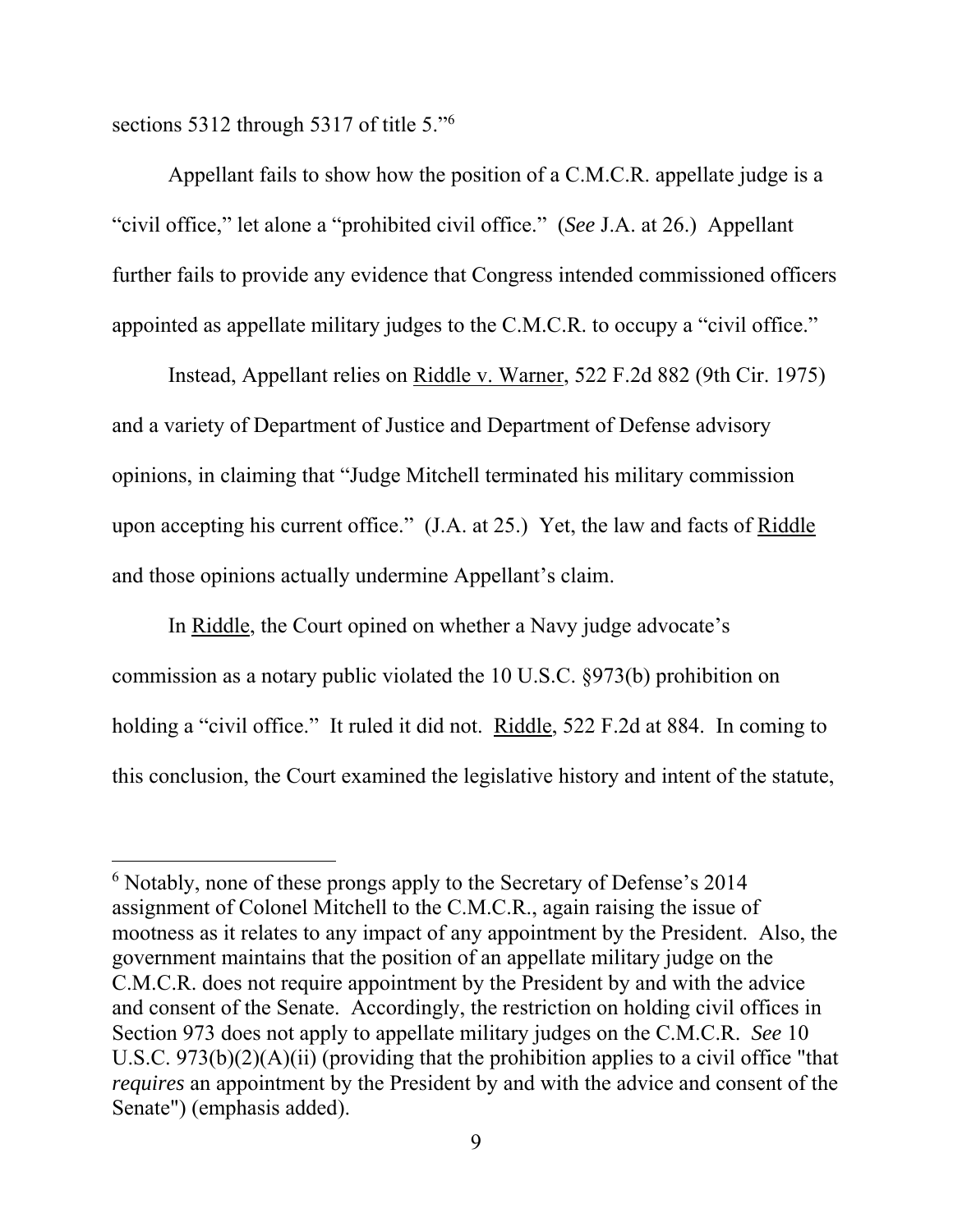dating back to its 1870 enactment. As quoted by Appellant in his supplement brief, the Court noted "a principal concern of the bill's proponents was to assure civilian preeminence in government, i.e., to prevent the military establishment from insinuating itself into the civil branch of government and thereby growing 'paramount' to it." Id.(citations omitted). The Court also stated that "the Congress was also interested in assuring the efficiency of the military by preventing military personnel from assuming other official duties that would substantially interfere with their performance as military officers." Id.

Notably, the Court there cited specific examples of positions determined to be a "civil office," including the Philadelphia Parks Commissioner, trustees of the Cincinnati Southern Railway, and the head of Louisiana State University. Id. Ultimately, the Court found "the office of the notary public when held by a military officer cannot be said to offend either of the purposes underlying the statute," explaining, "Certainly there would be no danger that military officers becoming notaries public would threaten the civilian preeminence in government…[n]or would the responsibilities of a notary public adversely affect the efficiency of a military officer." Id.

Returning to this case, as noted in 10 U.S.C. §948b, the limited purpose of the military commissions is to try alien unprivileged enemy belligerents for violations of law of war and other offenses triable by military commission. As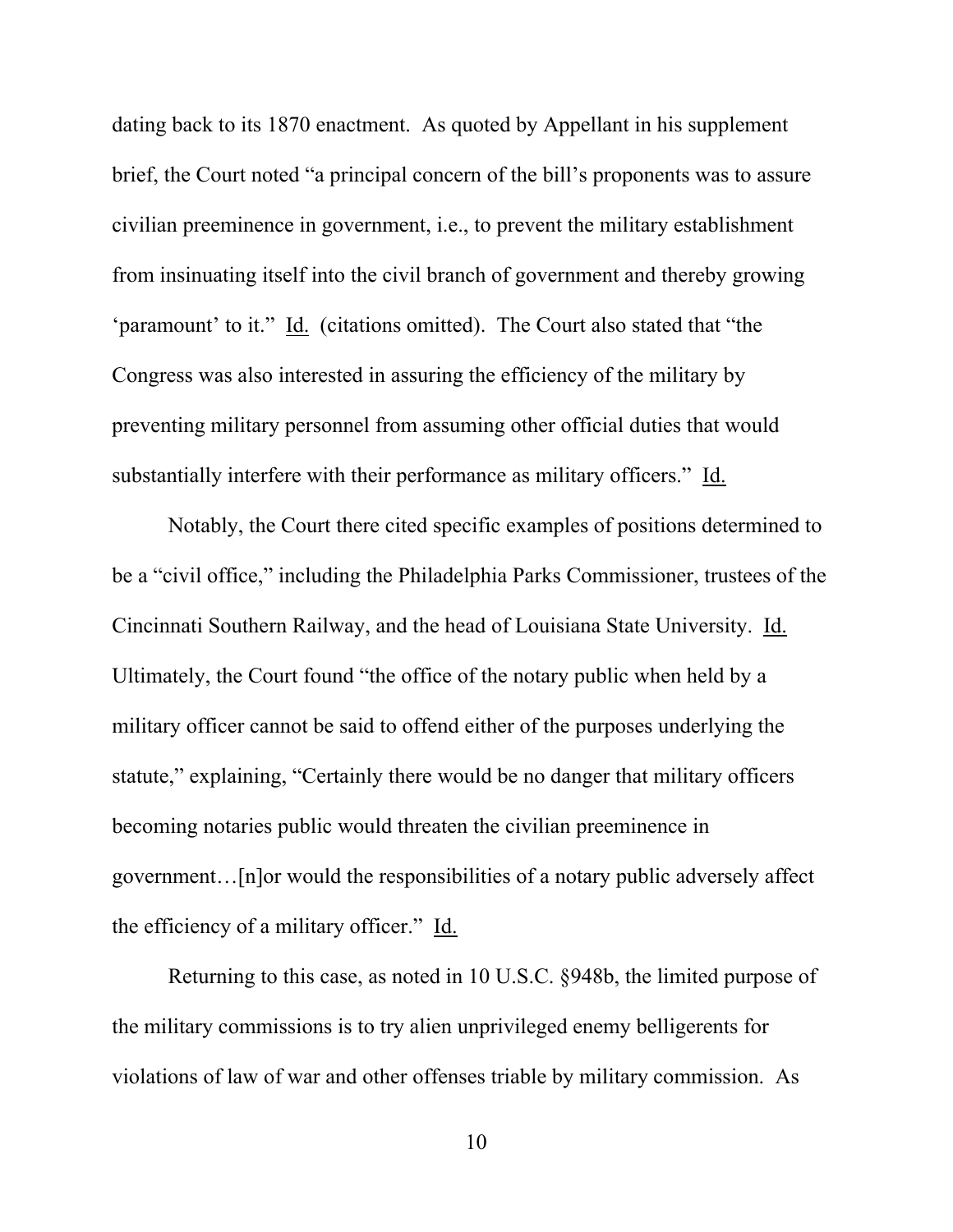described in 10 U.S.C. §948d, the military commissions "shall have jurisdiction to try persons subject to this chapter for any offense made punishable by this chapter, . . ., or the law of war, whether such offense was committed before, on, or after September 11, 2001 . . . . "

10 U.S.C. §950f(a), in establishing the C.M.C.R., states, "There is a court of record to be known as the "United States Court of Military Commission Review" (in this section referred to as the "Court"). The Court shall consist of one or more panels, each composed of not less than three judges on the Court. For the purpose of reviewing decisions of military commissions under this chapter, the Court may sit in panels or as a whole, in accordance with rules prescribed by the Secretary of Defense." Per 10 U.S.C. §950f(b)(2), "The Secretary of Defense may assign persons who are appellate military judges to be judges on the Court" so long as they are commissioned officers and meet the qualifications for military judges. 10 U.S.C. §950f(b)(3) also allows the President to appoint, by and with the advice and consent of the Senate, additional judges to the United States Court of Military Commission Review."

Using the analysis used in Riddle, an appellate military judge for the C.M.C.R. is not a "civil office" within the intended meaning of 10 U.S.C. §973(b). Given the C.M.C.R.'s limited jurisdiction and focus on violations of the law of war, performing the judicial duties of a C.M.C.R. appellate military judge does not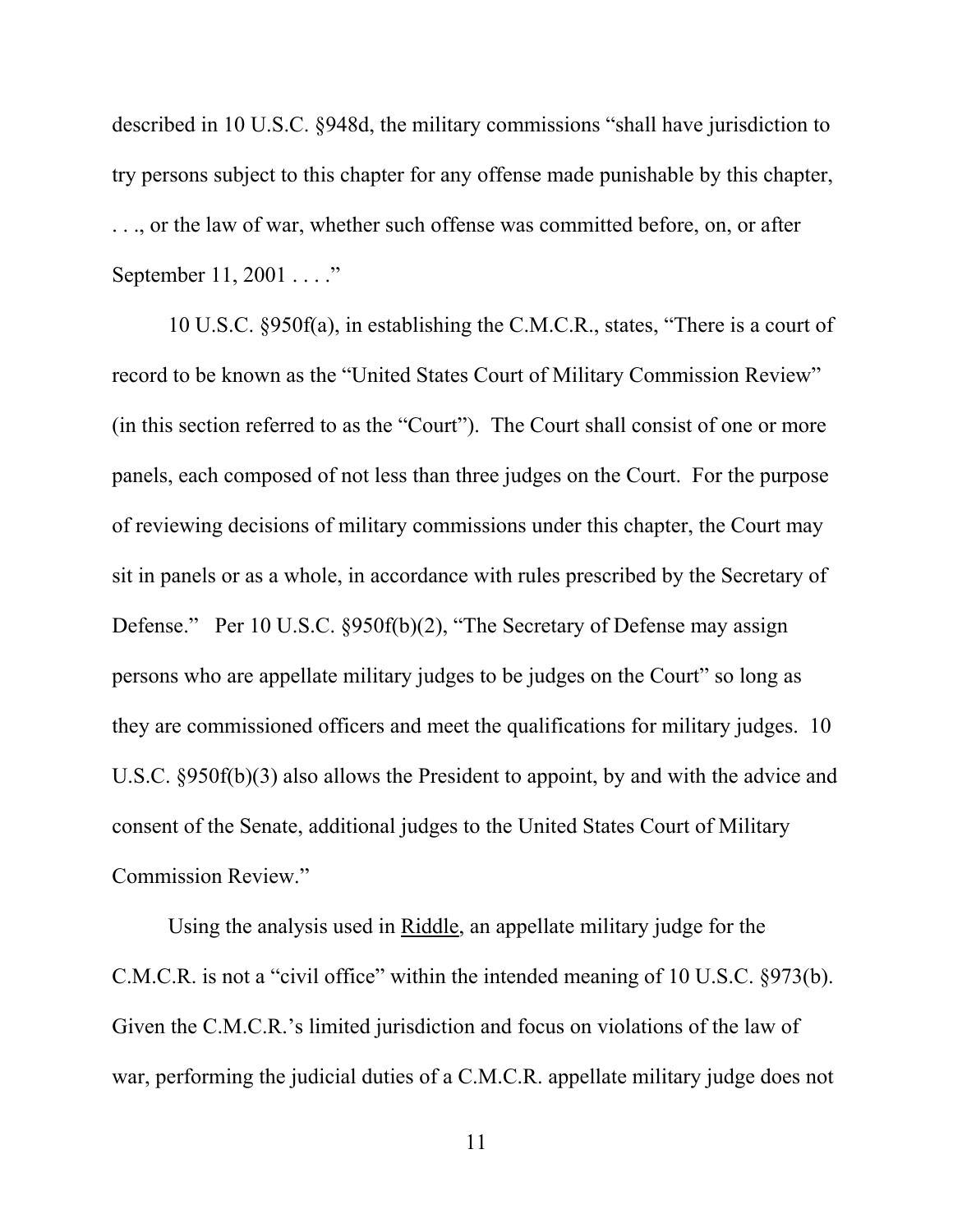substantially interfere with a military officer's duty and, using the language in Riddle, "there would be no danger that military officers" becoming appellate military judges on the C.M.C.R. "would threaten the civilian preeminence in government". *See* Riddle, 522 F.2d at 884-85. This view is consistent with the express intent of Congress when they specifically allowed military officers to serve as appellate judges by enacting 10 U.S.C. §950f(b). The position of a C.M.C.R. appellate military judge, whether by assignment, appointment, or both, is simply not a "civil office" as envisioned by 10 U.S.C. §973(b).

Appellant next cites to a 37-year-old Department of Justice Office of Legal Counsel opinion that states a military officer cannot be designated as the Acting Administrator of General Services. (J.A. at 26.) Appellant's attempt to analogize the position of a C.M.C.R. appellate judge to the position of the General Services Administration's (GSA) Administrator, particularly in the context of determining what constitutes a "civil office," is severely misplaced.

GSA's government website describes its history and current purpose as follows:

> GSA was established by President Harry Truman on July 1, 1949, to streamline the administrative work of the federal government. GSA consolidated the National Archives Establishment, the Federal Works Agency, and the Public Buildings Administration; the Bureau of Federal Supply and the Office of Contract Settlement; and the War Assets Administration into one federal agency tasked with administering supplies and providing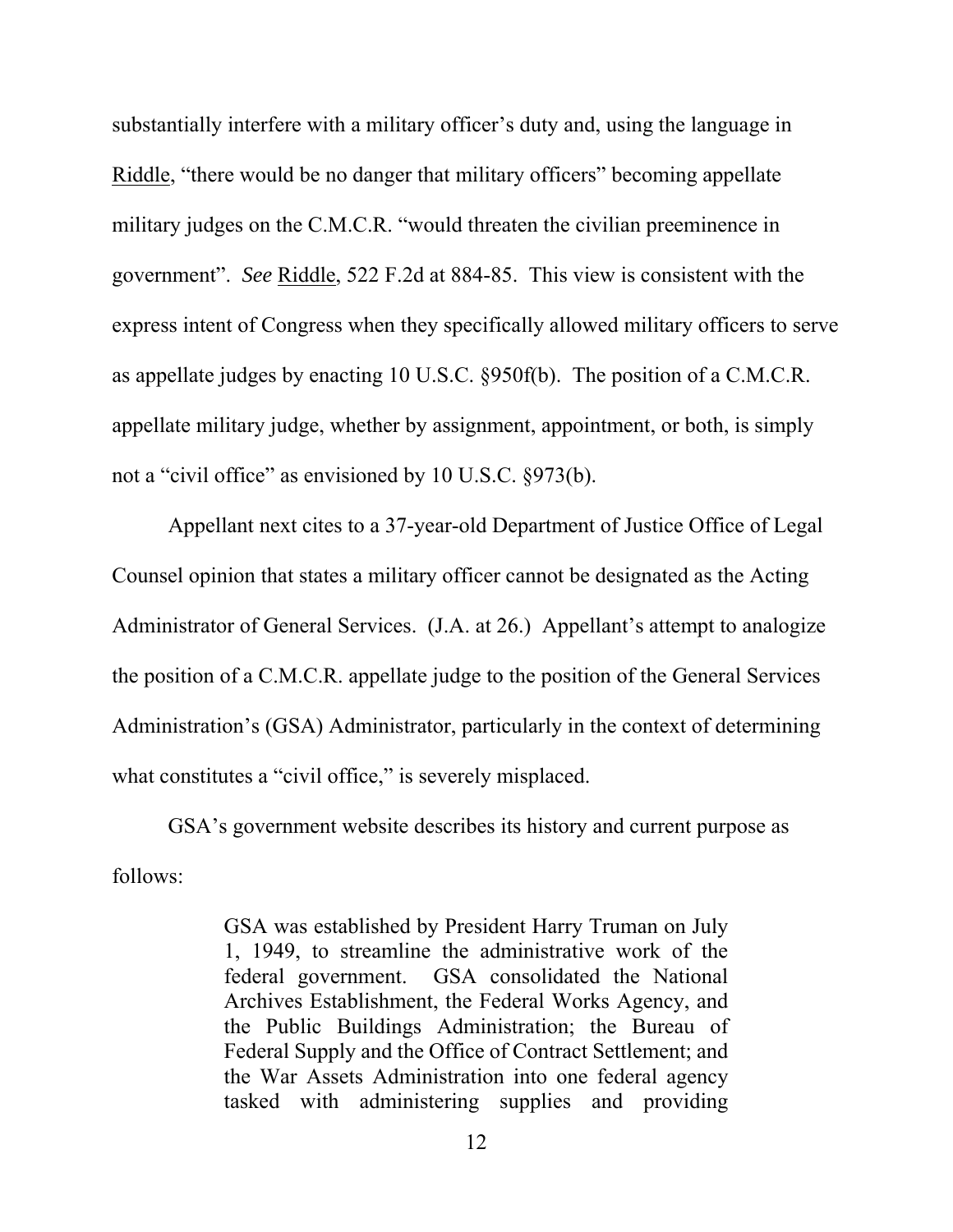workplaces for federal employees.

Today, through its two largest offices - the Public Buildings Service and the Federal Acquisition Service and various staff offices, GSA provides workspace to more than 1 million federal civilian workers, oversees the preservation of more than 480 historic buildings, and facilitates the federal government's purchase of highquality, low-cost goods and services from quality commercial vendors.7

Another page on the GSA government website states, "GSA provides centralized procurement for the federal government, offering billions of dollars' worth of products, services, and facilities that federal agencies need to serve the public."<sup>8</sup>

Certainly, the circumstances before the Department of Justice's Office of Legal Counsel in determining that the role of "Acting Administrator" of the GSA is much different than that of an appellate judge on the C.M.C.R. Where "the civilian preeminence of government" could be threatened by a military officer in charge of such a wide berth of responsibility affecting over 1 million federal workers, 480 buildings, and the "centralized procurement for the federal government," a C.M.C.R. appellate judge is in charge of no person, building, or procurement of anything. Further, where performing the duties of the GSA administrator would almost certainly "substantially interfere with their

<sup>7</sup> *See* http://www.gsa.gov/thisisgsa/#/who-we-are (last visited January 24, 2017).

<sup>8</sup> *See* http://www.gsa.gov/portal/content/104774 (last visited January 24, 2017).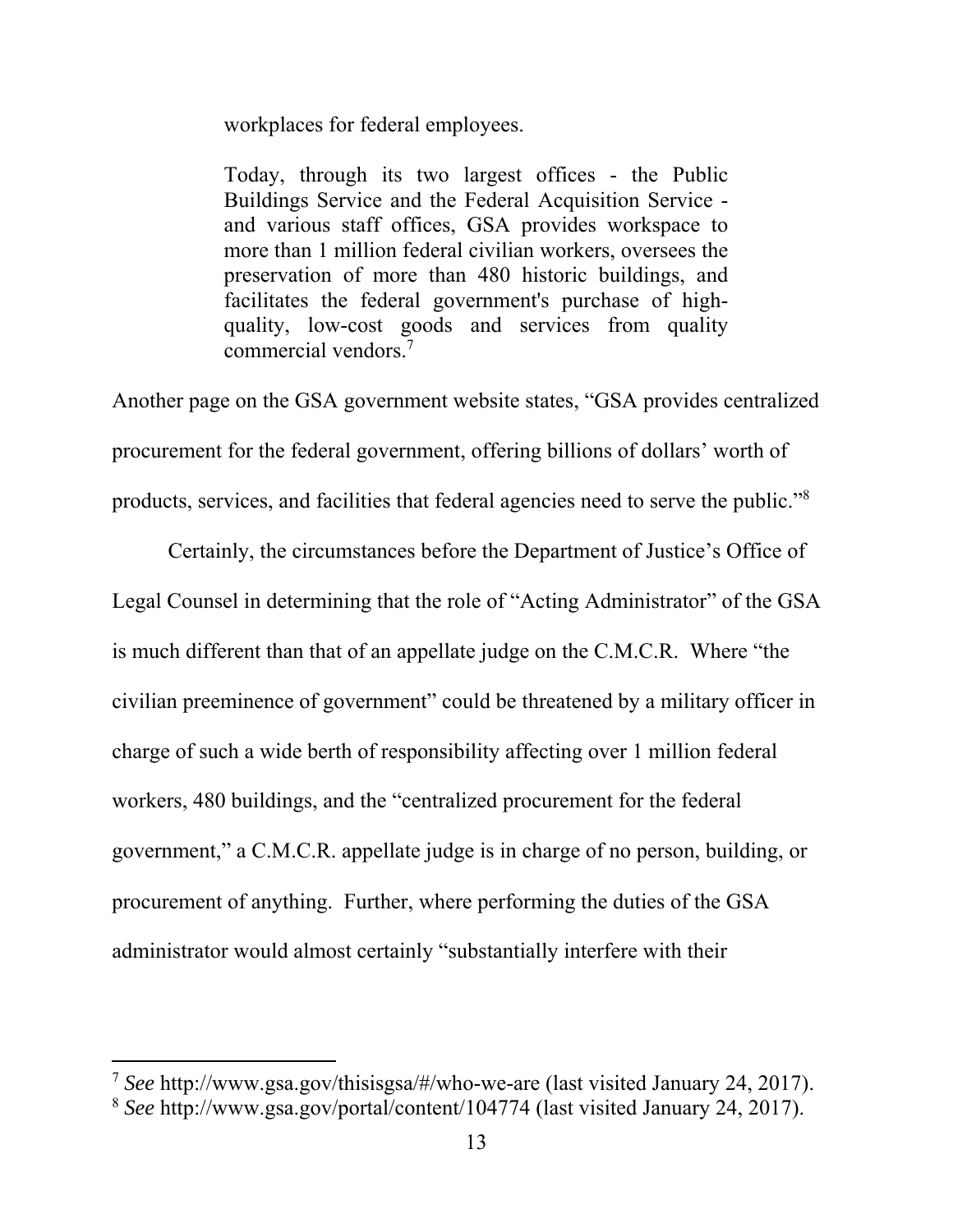performance as military officers," the duties of a C.M.C.R. appellate judge shows no such interference.

In fact, it shows the opposite. In their recent opinion in In re: Omar Khadr, 823 F.3d 92 (D.C. Cir. 2016), the District of Columbia Circuit Court of Appeals stated, "The U.S. Court of Military Commission Review is an unusual court in that its caseload depends on the number of military commission proceedings appealed to it. At any given time, therefore, the Court's judges may have very little to do."<sup>9</sup> This is in stark contrast to the duties required for the Administrator of the General Service and is more comparable to the position at issue in Riddle, one where the notary position "perhaps enhanced" Riddle's value and efficiency as a military officer. *See* Riddle, 522 F.2d at 885.

Yet, even if C.M.C.R. judges were found to hold "civil offices," Appellant's argument would still fail. First and foremost, as noted above, 10 U.S.C. §973(b)(2)(A) begins with the phrase "Except as otherwise authorized by law." Here, the authorization is found in 10 U.S.C. §950f(b)(2), which specifically allows "appellate military judges" who are "commissioned officers" to serve as C.M.C.R. appellate judges. Congress clearly authorized military officers to serve on the C.M.C.R. Further, this language was specifically referenced in the

<sup>&</sup>lt;sup>9</sup> Notably, the Court continued, "Consistent with that reality, the military judges who serve on the U.S. Court of Military Commission Review also continue to serve on the military appeals courts from which they are drawn." Id.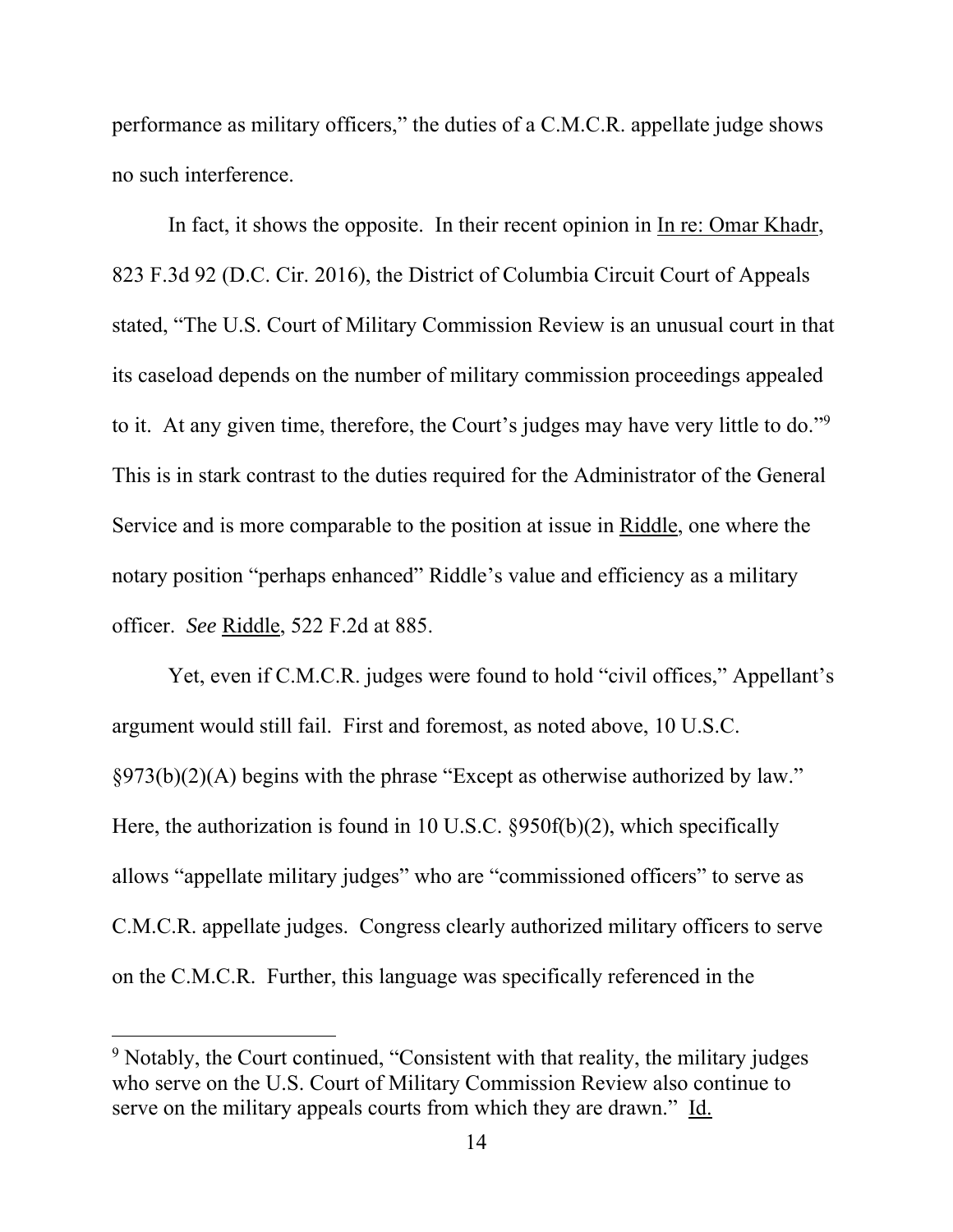nomination and confirmation of Colonel Mitchell. This clear language by Congress in establishing the C.M.C.R. and in describing the appointment of military officers to serve as appellate judges provides firm legal authorization for commissioned officers to serve as appellate military judges. Thus, Colonel Mitchell retains his military commission and status.

Moreover, even if it were not expressly "otherwise authorized by law," Appellant's argument would still fail since it relies on case law that was predicated on a part of 10 U.S.C. §973 that is no longer in existence. 10 U.S.C. §973(b) formerly stated, "The acceptance of such a civil office or the exercise of its functions by such an officer terminates his military appointment." However, this sentence was deleted from 10 U.S.C. §973(b) in 1983. Nothing in the current version of 10 U.S.C. §973 even hints that acceptance of a civil office would automatically terminate an officer's commission. In fact, a Department of Justice Office of Legal Counsel opinion from last year stated that "Congress amended section 973(b) to limit the offices that active duty military officers were prohibited from holding" in response to a 1983 OLC opinion that found §973(b) barred judge advocates from being appointed as Special Assistant United States Attorneys. 40 Op. O.L.C. 5, 9-10; 2016 OLC LEXIS 3 (Mar. 24, 2016). The opinion continued, "The legislative history of the 1983 amendment to section 973(b) confirms that the provision was narrowed in response to the [1983] OLC opinion." Id.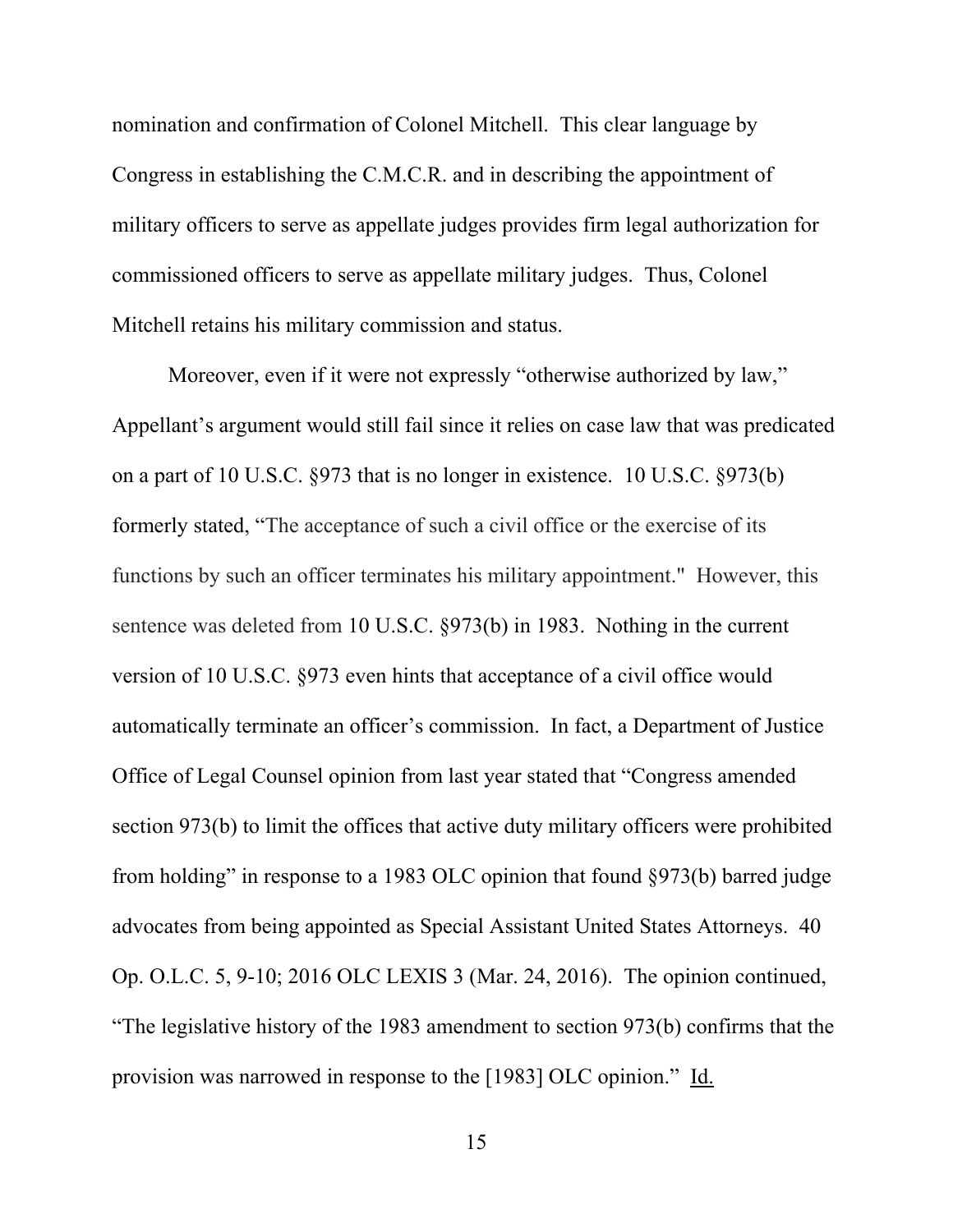Indeed, the DoD SOCO Advisory cited by Appellant states only that Department of Defense Directive 1344.10 (rather than §973 itself as Appellant claims), "*as a general rule,* requires retirement or discharge for members elected or appointed to a prohibited civil office." (emphasis added). This language certainly does not imply that termination of an officer's commission is automatic in such situations. The SOCO Advisory further states, "Failure to [decline to serve in the civil office] may result in adverse administrative or disciplinary action," but the Advisory says nothing at all about the officer forfeiting his or her commission as a matter of law.

In fact, paragraph 4.6.3 of DoD Directive 1344.10, which interprets and implements 10 U.S.C. §973, reads,

> No actions undertaken by a member in carrying out assigned military duties shall be invalidated solely by virtue of such member having been a candidate or nominee for a civil office in violation of the prohibition of paragraph 4.2. or having held or exercised the functions of a civil office in violation of the prohibitions of paragraphs 4.4. or 4.5.

Therefore, even if Judge Mitchell's appointment to the C.M.C.R. constituted his holding of a civil office, this in no way invalidated his performance of his preexisting assigned military duties on AFCCA.

All told, Appellant has failed to show how Colonel Mitchell's military commission was terminated upon his appointment to the C.M.C.R.; therefore, his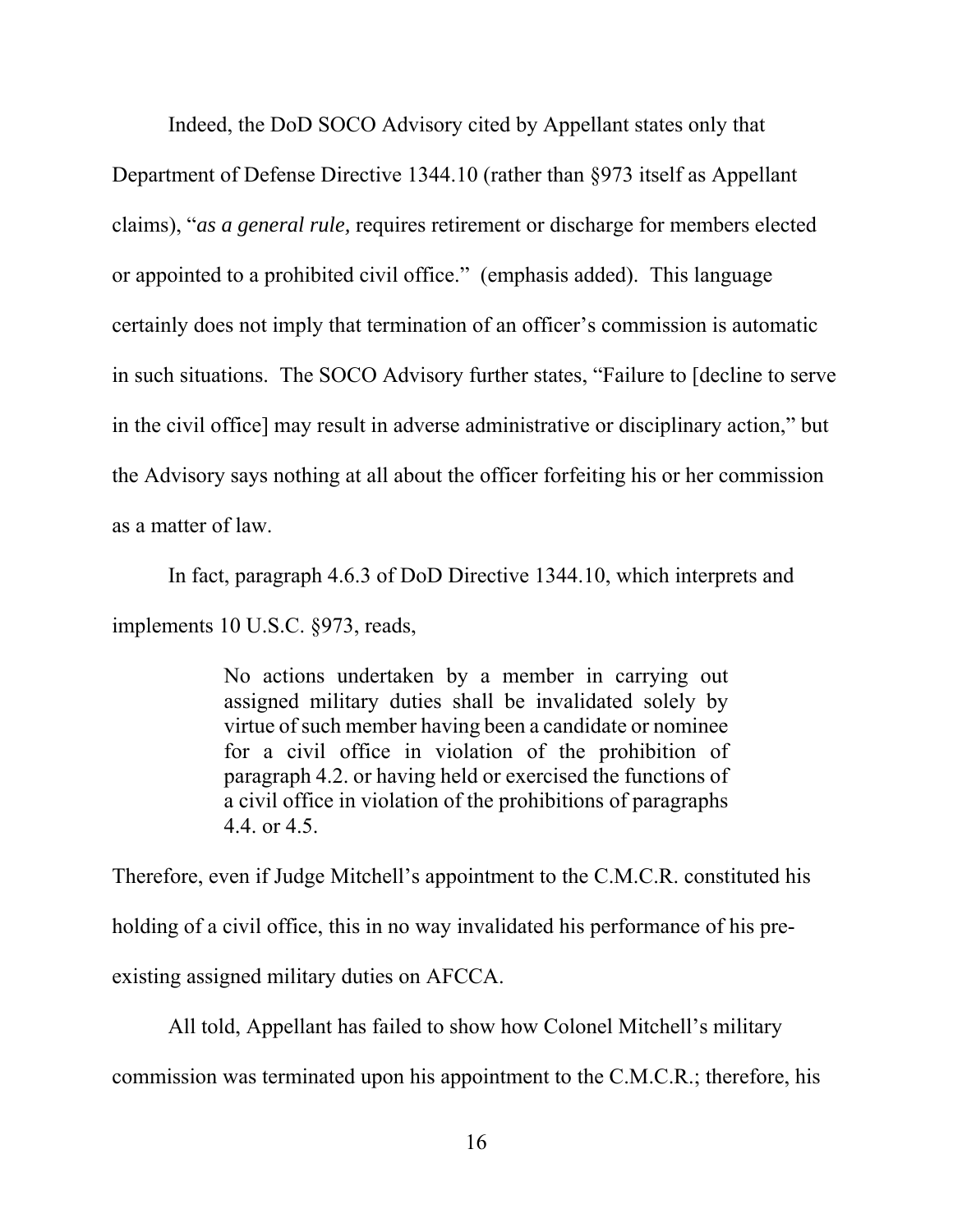claim should be denied.10

 $\overline{a}$ 

# *B. Even after his confirmation, Colonel Mitchell continues to meet the statutory definition of an "appellate military judge" and is statutorily eligible for service on AFCCA.*

Appellant next claims that even if Colonel Mitchell retained his military commission, he still does not meet "the statutory definition of either a 'military judge' or 'appellate military judge' and [T]he Judge Advocate General is without authority to appoint a judge from an Article I, [sic] court of record to the Air Force Court of Criminal Appeals." (J.A. at 27.) Thus, according to Appellant, "Judge Mitchell is now statutorily ineligible to serve on the AFCCA." (Id. at 29.) Appellant is wrong on all counts.

Appellant begins by stating that "Judge Mitchell cannot simultaneously serve as an 'appellate military judge' and an 'additional judge' to the assigned 'appellate military judges' on the C.M.C.R. when the statute expressly provides, '[j]udges on the Court shall be assigned or appointed[.]" (Id. at 28.) However,

<sup>10</sup> The *amicus curiae* brief filed by the Military Commissions Defense Organization (MCDO) in this case made three arguments before this Court. (MCDO Br. at i.) The third argues that "A military officer's appointment to the USCMCR under 10 U.S.C. §950f(b)(3) either (1) automatically strips them of their commission, rendering them a civilian, or (2) is *ab initio* void, leaving them at their prior rank and grade." The MCDO very briefly cites to the same or similar cases and publications as Appellant while making essentially the same argument. For the same reasons above, this argument fails to support either of the MCDO's claims.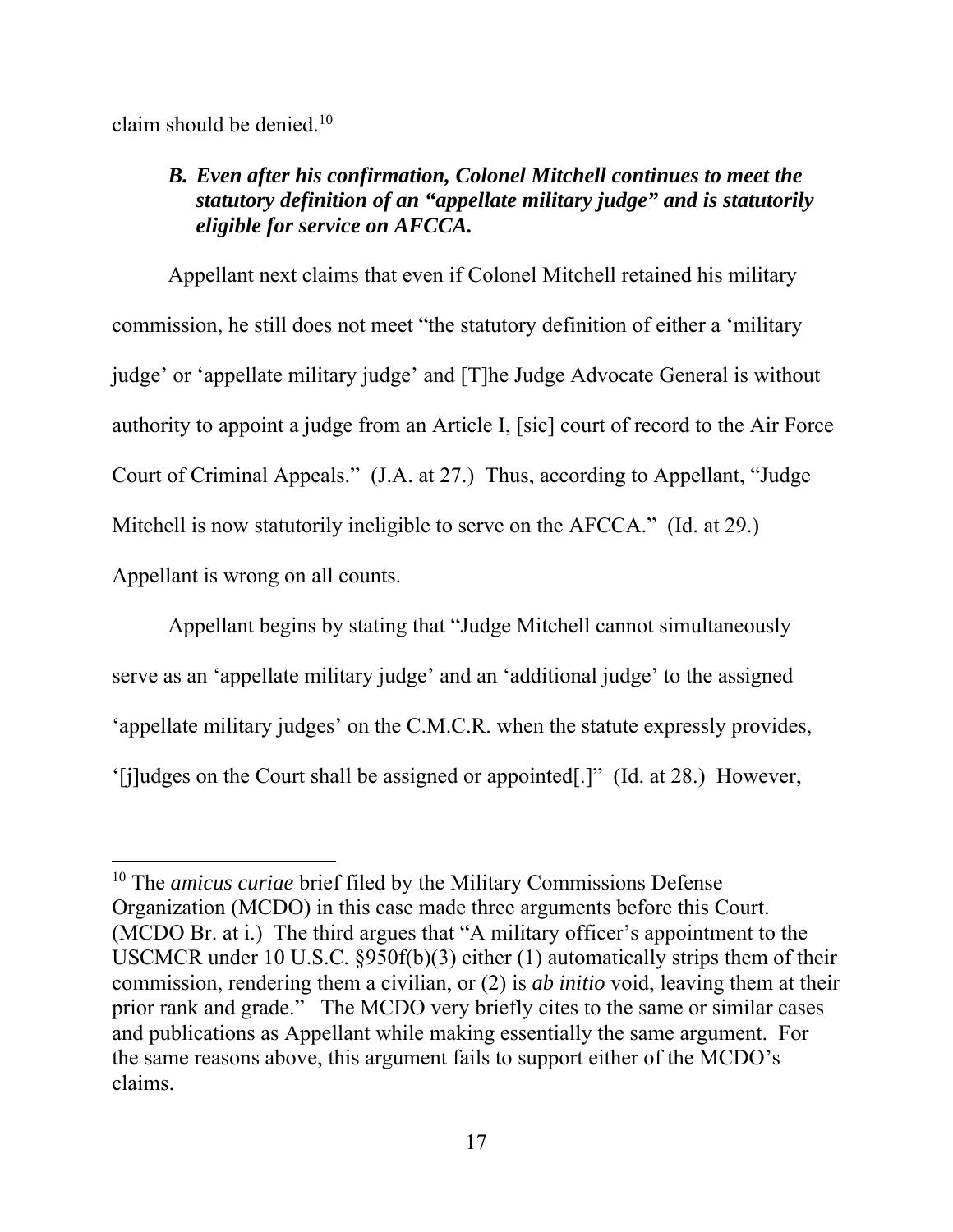Appellant fails to explain how Colonel Mitchell's status with the C.M.C.R., whether by assignment, appointment, or both, somehow invalidates his service on AFCCA.

 The validity of whether Colonel Mitchell can serve on the C.M.C.R. by assignment, appointment, or both, is not a question before this Honorable Court, is outside the scope of this Court's jurisdiction and irrelevant to this case. The question before this Court is whether Colonel Mitchell's service on AFCCA is valid. That answer is yes. Regardless of the type of service Colonel Mitchell had on the C.M.C.R. (he in fact was both assigned and appointed there), this Court can be absolutely sure that Colonel Mitchell's service at AFCCA was valid and that he could serve simultaneously at AFCCA as well as on the C.M.C.R. 10 U.S.C. §950f(b) specifically authorizes it, as does the language of the President of the United States in his nomination.

Moreover, Appellant has no standing to challenge either Colonel Mitchell's participation on the C.M.C.R. or his status as either an "appointed" or "assigned" appellate military judge.<sup>11</sup> Appellant has never challenged the Secretary of

<sup>&</sup>lt;sup>11</sup> As noted above, the *amicus curiae* brief filed by the MCDO made three arguments before this Court. (MCDO Br. at i.) The second argument alleges that "Appointment to the United States Court of Military Commission Review is incompatible with continued assignment to the Air Force Court of Criminal Appeals." The argument includes three sections that claim (1) "Section 973(b) of Title 10 bars military officers from holding an appointment to the USCMCR;" (2) "A person cannot simultaneously fulfill the functions of appointed USCMCR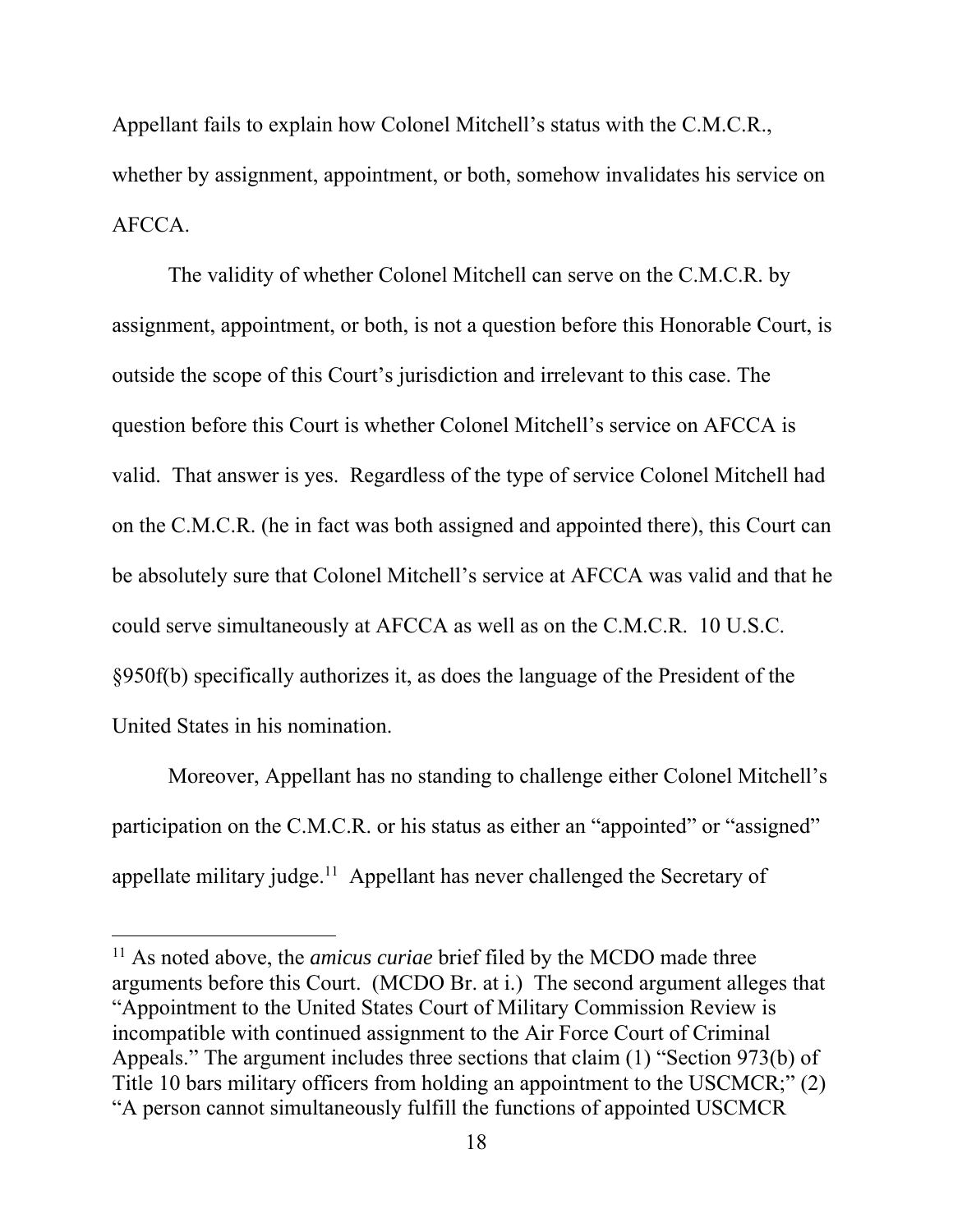Defense's assignment of Colonel Mitchell to the C.M.C.R., nor can he. Yet, even assuming *arguendo* there is some legal deficiency in Colonel Mitchell's appointment to that court, any such issue is mooted as Colonel Mitchell's status at the C.M.C.R. would simply return to an "assigned" appellate military judge based on his prior and proper statutory assignment by the Secretary of Defense. Likewise, Appellant's issues in this case also become moot as Appellant has never argued Colonel Mitchell's status as an "assigned" appellate military judge to the C.M.C.R. invalided his ability to serve as an AFCCA judge.

Appellant next cites to Article 26, UCMJ, in arguing that Colonel Mitchell does not meet the definition of "military judge." (J.A. at 27.) Article 26 plainly relates to commissioned officers who are "certified to be qualified for duty as a military judge of a general court-martial…." *See* 10 U.S.C. §826. Here, Colonel Mitchell is assigned to AFCCA as an "appellate military judge," not as a "military judge of a general court-martial." Colonel Mitchell's service as an "appellate

judge and assigned AFCCA judge;" and (3) "Service of a military officer as an appointed judge on the USCMCR would violate the Commander-in-Chief Clause." (Id.) Notably, sections (1) and (3) question one's ability to serve on the C.M.C.R., not on AFCCA. Thus, for the same reasons explained above, this entire argument is outside the scope of this Court's jurisdiction and irrelevant for the purposes of this case. As to section (2), the MCDO makes similar arguments as Appellant as to Colonel Mitchell's service at both the CMCR and AFCCA. For the same reasons identified in this brief, this argument fails.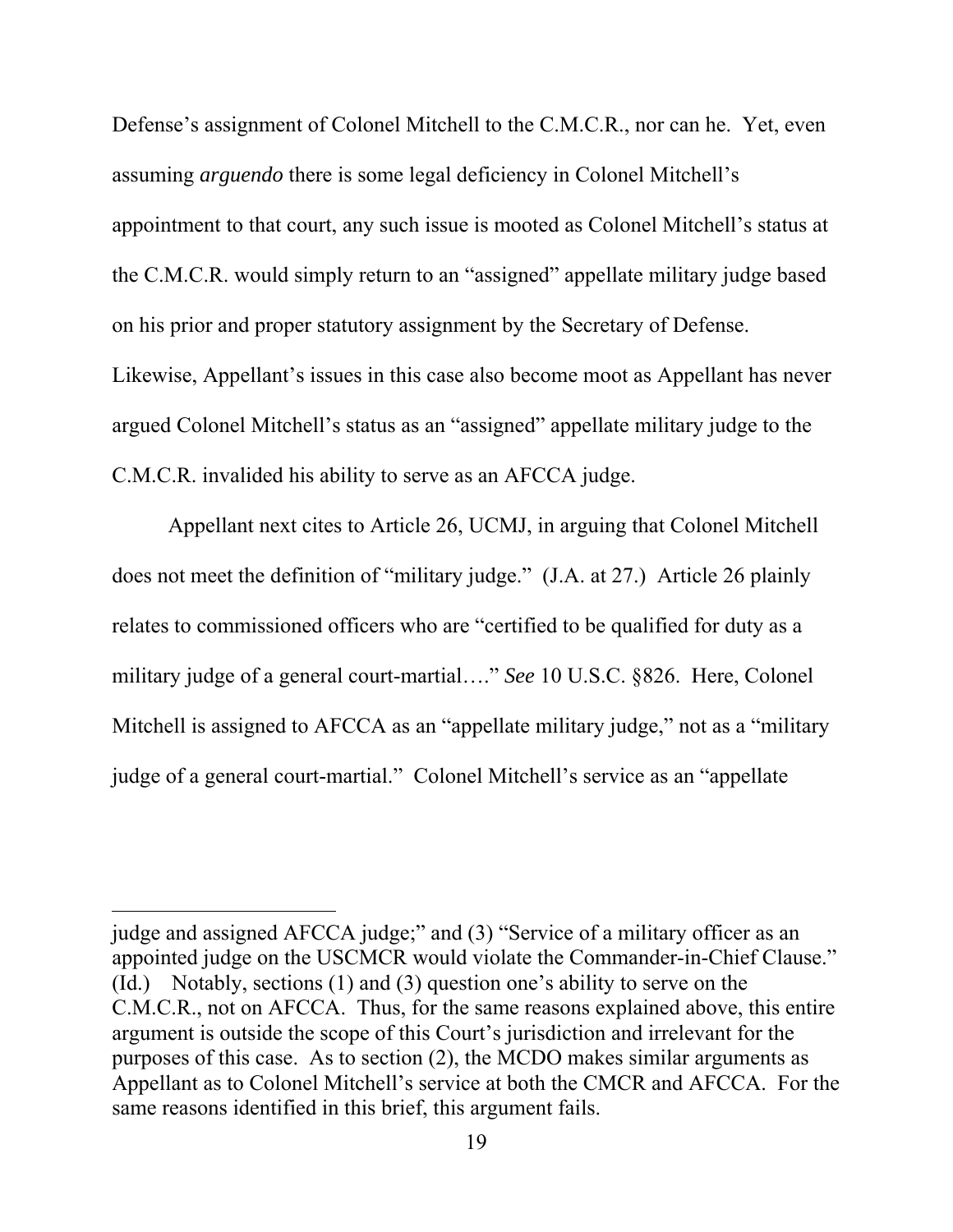military judge" on AFCCA is not dependent on Article 26.<sup>12</sup>

Appellant then turns to Article 66 by arguing it does not permit "a Judge Advocate General to assign judges appointed to Article I courts of record to a Court of Criminal Appeals, and The Judge Advocate General's attempt to do so is no more valid than an attempt to assign a judge to the AFCCA from the United States Court of Appeals for Veterans Claims." (J.A. at 28.) Appellant, while noting that "the plain language of Article 66" does not permit a "Judge Advocate General to assign judges appointed to Article I Courts of Record to a Court of Criminal Appeals," likewise fails to state where Article 66 expressly forbids such an action. In fact, Appellant wholly fails to cite to any authority for such a claim.

Appellant also fails to show how Colonel Mitchell does not meet the definition of "appellate military judge." In fact, Appellant fails to state a definition of "appellate military judge" based on Article 66. Article 66 only requires an "appellate military judge" to "be a member of a bar of a Federal court or the highest court of a State." Colonel Mitchell easily meets that standard. Appellant's claim on this point is unsupported by fact or law and must fail. It is also irrelevant to this particular case since here, The Judge Advocate General did not assign Colonel Mitchell to AFCCA *after* he was appointed to an Article I court. In

 $12$  Here, Appellant's Article 26 claim has no merit because it is irrelevant to the qualifications of a military appellate judge, like Colonel Mitchell, and because he has no standing to challenge Colonel Mitchell's status on the C.M.C.R.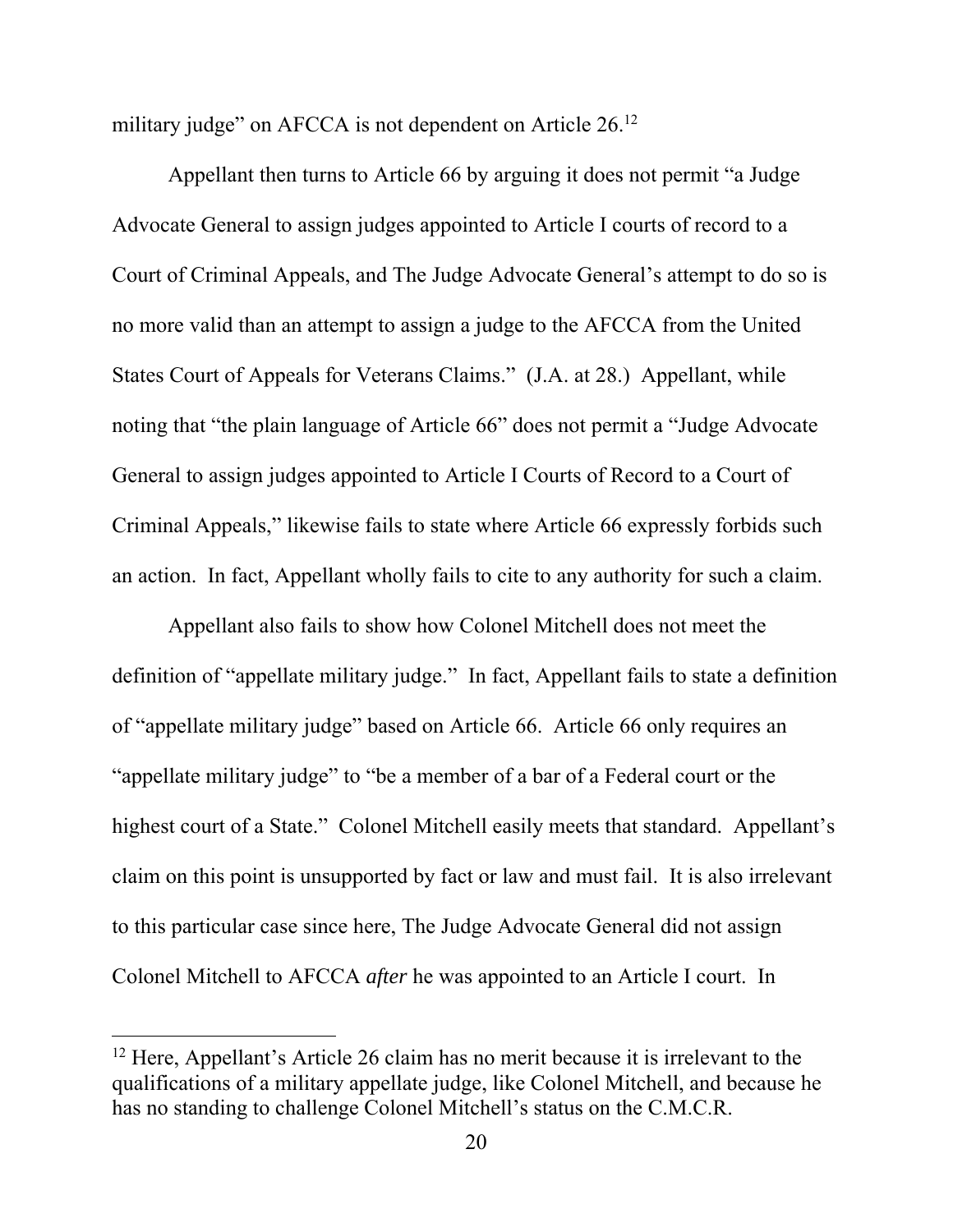Appellant's case, Colonel Mitchell was assigned by The Judge Advocate General to AFCCA nearly three years *before* he was appointed to the C.M.C.R. Again, Appellant's argument fails.

Furthermore, the Appointments Clause does not bar The Judge Advocate General from reassigning Colonel Mitchell from the AFCCA to other positions within the Air Force Judge Advocate General Corps. In fact, the Air Force Judge Advocate General has already done just that when he, pursuant to his authority under Article 6, reassigned Colonel Mitchell from his position at AFCCA to another position within the Air Force Judge Advocate General's Corps in July 2016. Notably, this reassignment occurred nearly two months before Appellant filed his Additional Supplement to the Petition for Grant of Review with this Honorable Court, and Appellant neither mentioned this reassignment nor took any issue with its validity in his brief.

 In the end, Colonel Mitchell met the statutory definition of an "appellate military judge" and was statutorily eligible for service on AFCCA when he participated in Appellant's decision. Appellant's argument, therefore, must fail.

**II.**

**APPELLANT FAILS TO SHOW HOW COLONEL MITCHELL'S SERVICE ON BOTH AFCCA AND THE C.M.C.R. VIOLATES THE APPOINTMENTS CLAUSE.**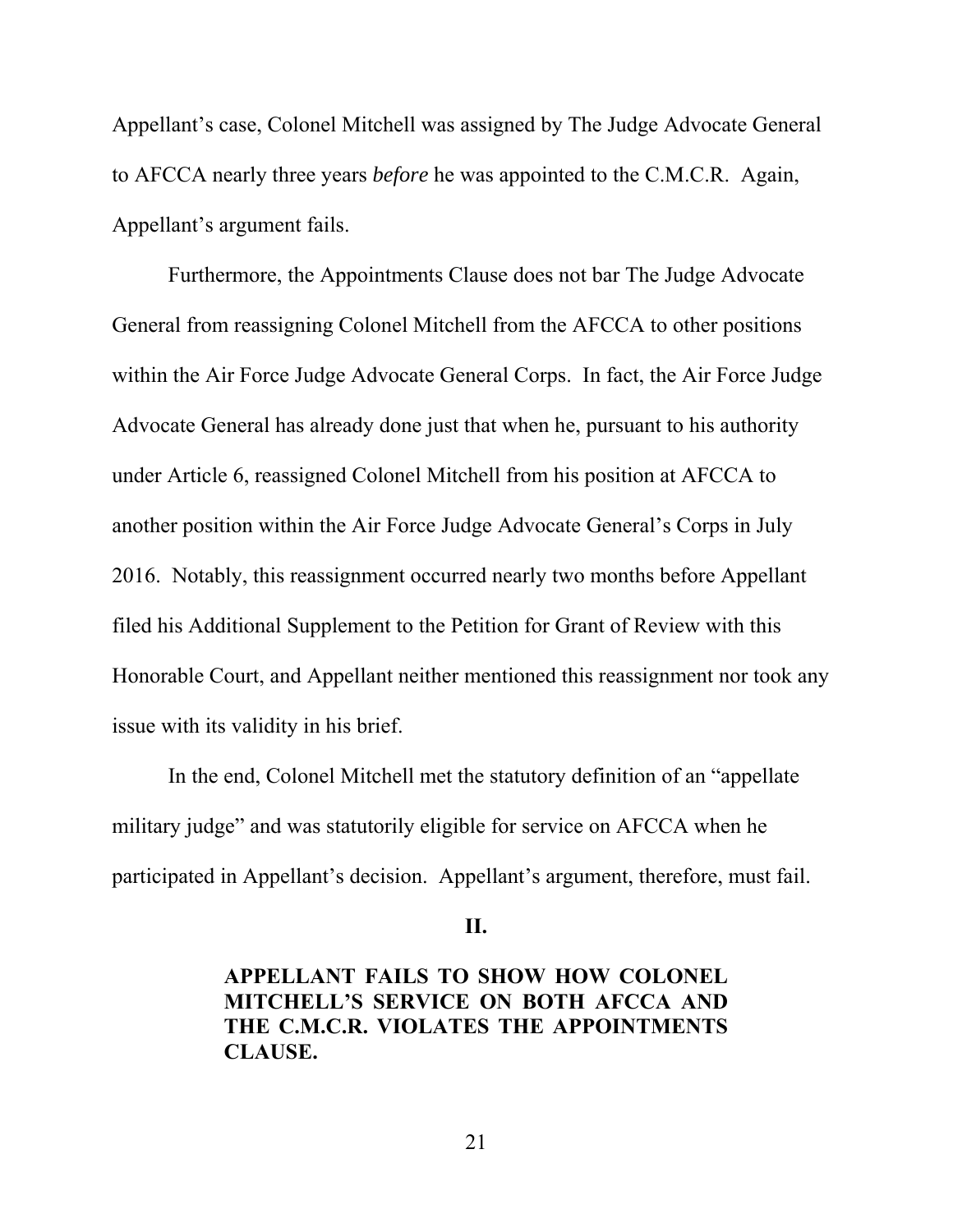## *A. The distinction of "principal" versus "inferior" officer status for C.M.C.R. judges is still unsettled; regardless, this distinction has no effect on Colonel Mitchell's status at AFCCA.*

As to the substance of this issue, Appellant turns his attention to the Appointments Clause by arguing that (1) C.M.C.R. judges are "principal" officers and, thus, cannot serve alongside "inferior" officers on AFCCA; and (2) the "duties of a Court of Criminal Appeals judge are not germane to those of the judges of C.M.C.R."<sup>13</sup> (J.A at 33-40.) Each are based upon unsettled case law, unsupported by the facts of this case, or both.

In his brief, Appellant rightfully states that the Supreme Court has concluded that military officers assigned to sit as appellate judges on service Courts of Criminal Appeals act as inferior officers. (J.A. at 33, citing United States v. Weiss, 510 U.S. 163, 170-74, 174-76 (1994), and United States v. Edmond, 520 U.S. 651, 666 (1997).)

However, Appellant's claim that "C.M.C.R. judges are 'principal' officers for Appointments Clause purposes" is misplaced, especially when that contention is based on two citations to District of Columbia Circuit Court of Appeals cases,

<sup>&</sup>lt;sup>13</sup> Again, Appellant has failed to explain how his Appointments Clause claim is not mooted by SECDEF's prior assignment of Colonel Mitchell to the C.M.C.R., which Appellant has not and cannot challenge. As noted above, any deficiency with Colonel Mitchell's "appointed" status to the C.M.C.R. does not invalidate his prior and proper statutory "assigned" status, a status Appellant has never argued invalided his ability to serve as an AFCCA judge.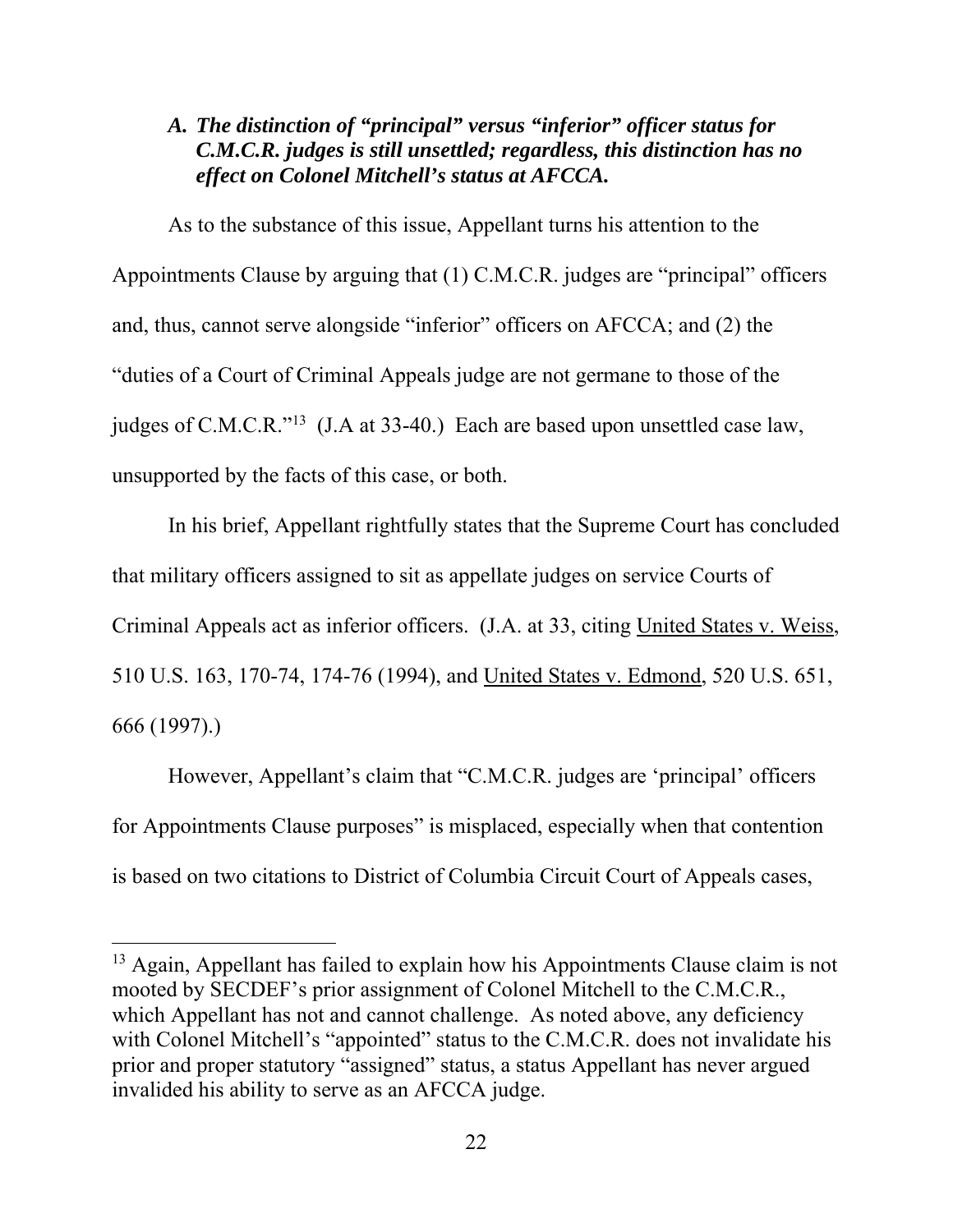Intercollegiate Broadcasting Sys., Inc. v. Copyright Royalty Bd., 684 F.3d 1332, 1338-40 (D.C. Cir. 2012), and SoundExchange, Inc. v. Librarian of Congress, 571 F.3d 1220, 1226-7 (D.C. Cir. 2009). His citation to these cases insinuates that District of Columbia Circuit Court of Appeals has settled whether C.M.C.R. judges are "principal" officers; it has not.

In In re Al-Nashiri, 791 F.3d 71, 82 (D.C. Cir. 2015), the District of Columbia Circuit Court of Appeals plainly states, "This Court has not addressed whether CMCR judges are principal or inferior officers." After discussing reasons why C.M.C.R. judges could be either "principal" or "inferior" officers, the Court states, "In short, neither the CCAs (Edmond) nor the Copyright Royalty Board (Intercollegiate) is a perfect analog of the C.M.C.R. This is unsurprising, as '[t]he line between 'inferior' and 'principal' officers' is 'far from clear' and highly contextual." Id. at 84 (citation omitted). Ultimately, the Court did not resolve the question.

Determining whether a C.M.C.R. judge is a "principal" or "inferior" officer is unnecessary for the purposes of this case.<sup>14</sup> The essential question before this

<sup>14</sup> As noted above, the *amicus curiae* brief filed by the MCDO made three arguments before this Court. (MCDO Br. at i.) The first argues that "A judge appointed to the United States Court of Military Commission Review pursuant to 10 U.S.C. §950f(b)(3) is a principal officer." For the same reasons explained above and in the specified issue below, such a determination is unnecessary for the purposes of this case.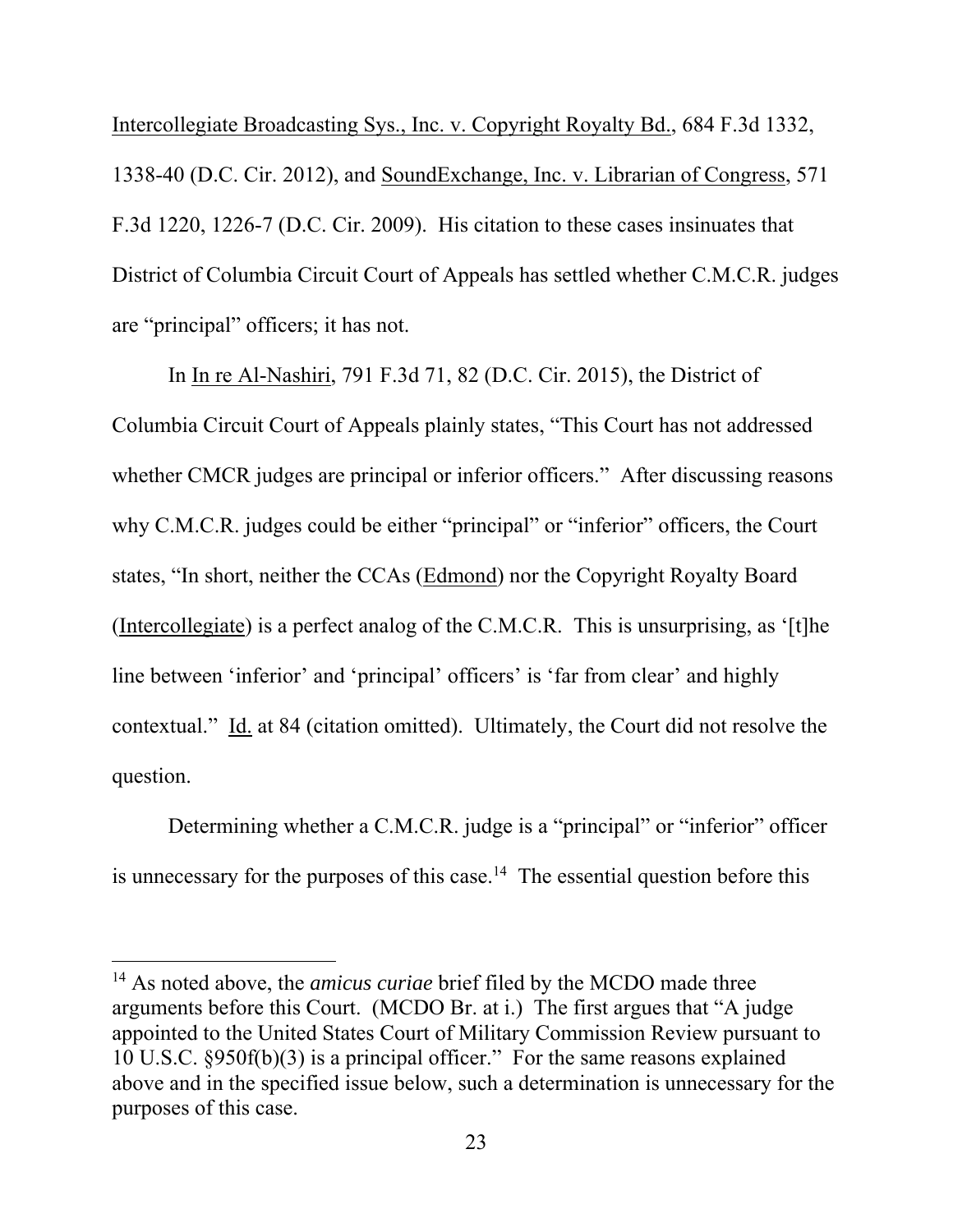Court is whether Colonel Mitchell, with his assignment or his appointment to the C.M.C.R., could still remain an appellate military judge on AFCCA. That answer is a resounding yes.

Twice in his nomination, the President of the United States specifically nominated Colonel Mitchell "as an appellate military judge"; in fact, the second mention states, "In accordance with their continued status as an appellate military judge pursuant to their assignment by the Secretary of Defense and under 10 U.S.C. Section 950f(b)(2)." (J.A. at 106.) One need only look to the actions of the United States President, in this nomination, and the United States Senate, in their confirmation of it, to see the intent of both for Colonel Mitchell to remain an appellate military judge with AFCCA after his appointment to the C.M.C.R as authorized by statute.

Appellant then claims that the "assignment of inferior officers and appointment of principal officers to a single judicial tribunal itself violates the Appointments Clause." (J.A. at 37.) Again, this Honorable Court faces no such issue since no person has been "appointed" as a "principal officer" to AFCCA.

Next, Appellant mistakenly claims that since The Judge Advocate General is the superior for military officers assigned to AFCCA, those military officers are "all therefore mere agents of the Judge Advocate General. Insofar as he can pack the Court of Criminal Appeals with military officers, he is able to exercise an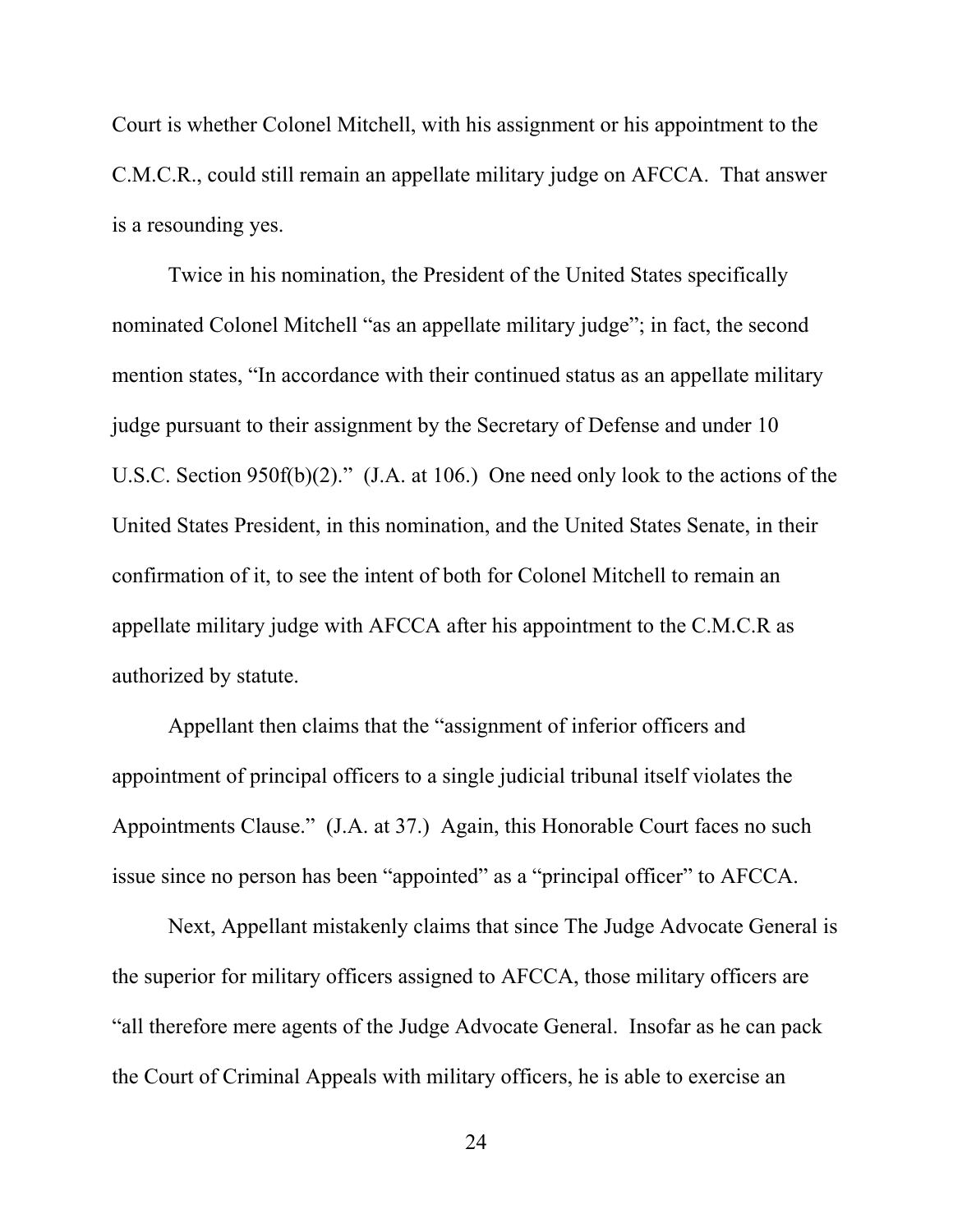indirect veto over the President's Senate-confirmed appointees on all matters coming before the Court of Criminal Appeals." (Id. at 37.) Appellant continues, "This kind of super-superior officer, whose will is expressed entirely *sub rosa* through a multiplicity of subordinates in tandem with Presidential appointees muddles the very lines of accountability the Appointments Clause aims to make transparent."

Again, although the President appoints all military officers generally and without regard to position held, the President has neither nominated nor appointed, nor has the Senate confirmed, any judge to AFCCA. Even if it had, the notion that The Judge Advocate General would "pack" a court with military appellate judges in an effort to "exercise an indirect veto," or act as a "kind of super-superior officer, whose will is expressed entirely *sub rosa* through a multiplicity of subordinates," is a baseless charge. Such an insinuation that the independent judges of AFCCA would violate their judicial oaths or that The Judge Advocate General would expect such a thing, is a completely unfounded allegation and warrants no further discussion.

Finally, even if this Court finds Colonel Mitchell became a "principal" officer based on his appointment to the C.M.C.R., Appellant identifies no case that holds, or even suggests, that the Appointments Clause bars his continued service at AFCCA alongside "inferior" officers. Appellant has also failed to show, as it is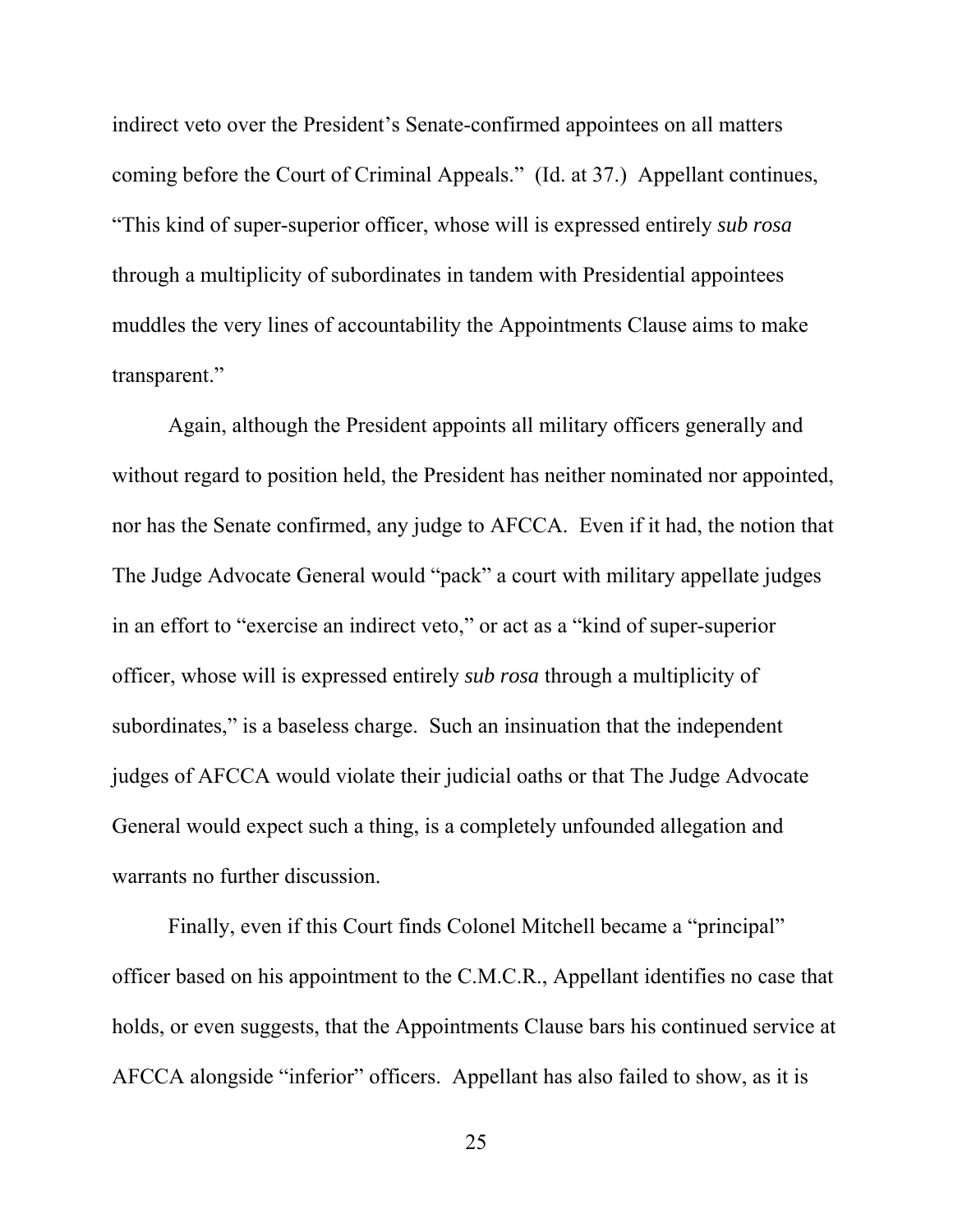simply not factual, that Colonel Mitchell, as a purported "principal" officer, had any supervisory role over any other AFCCA judge or that he had the ability to review or modify any AFCCA decision or overrule, trump, or subordinate the other AFCCA judges to his wishes. Moreover, even if Colonel Mitchell possessed such an ability, Appellant has further failed to show such actions actually occurred or in any way impacted AFCCA's "merits" decision in his case.

Conversely, while he alleges that "the sheer numerical superiority of the military officers on the Court of Criminal Appeals, Article 66, UCMJ, is being implemented in a way that puts military officers . . . in the position to exercise a formal supervisory authority over the lone superior officer on the Court of Criminal Appeals," Appellant fails to show such a scenario actually occurs, let alone that it occurred in his case. (*See* J.A. at 38.) The fact that Colonel Mitchell, a purported "principal" officer, might be outvoted by his "inferior" AFCCA colleagues in an opinion simply does not equate to those "inferior" officers exercising "formal supervisory authority" over the purported "lone superior officer on the Court of Criminal Appeals." Moreover, even if such a scenario was plausible, it certainly did not occur in this case since the panel, including Colonel Mitchell, decided unanimously (3-0) to affirm Appellant's findings and sentence. (J.A. at 5.)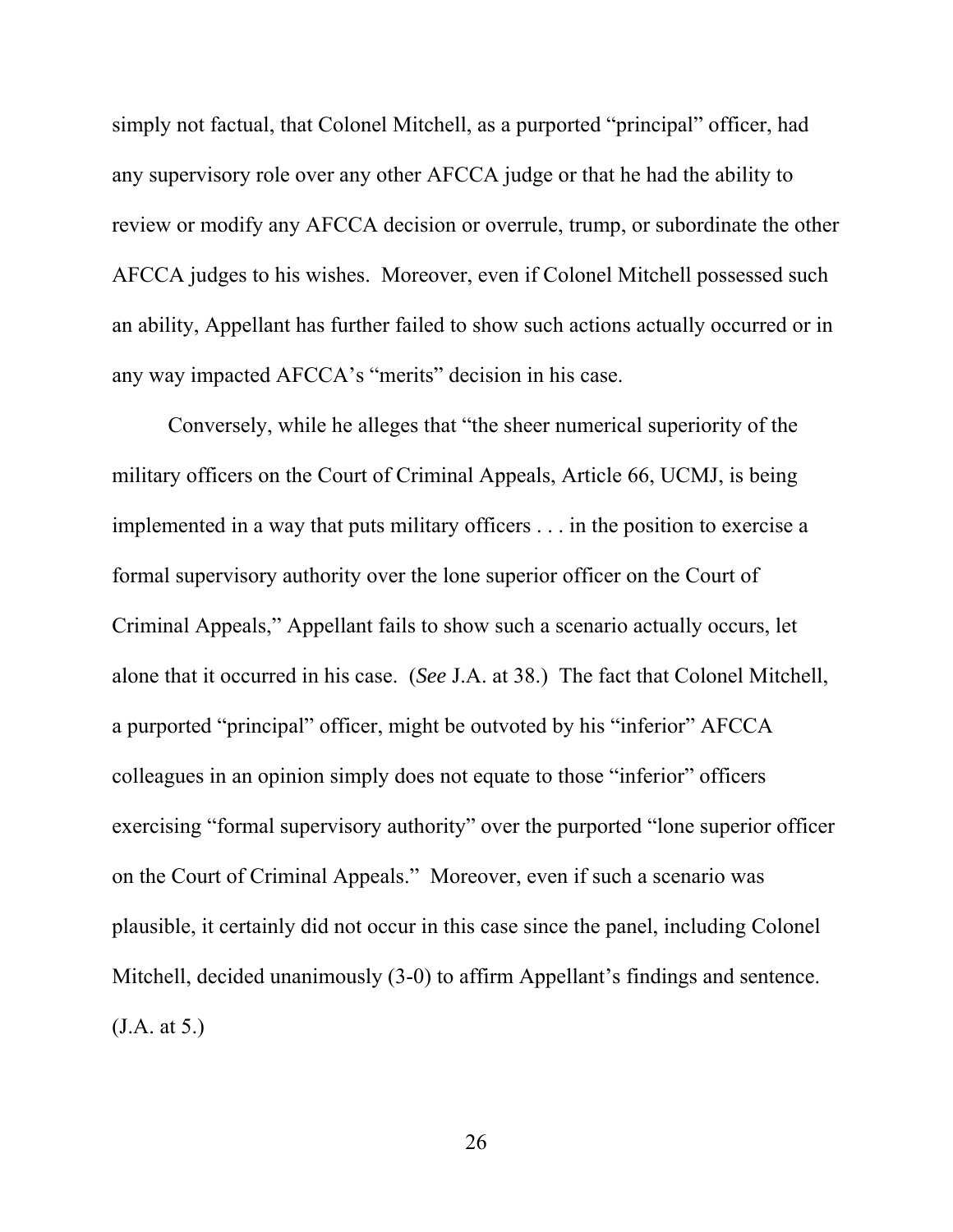In summation, the distinction of "principal" versus "inferior" officer status for C.M.C.R. judges had no effect on Colonel Mitchell's status at AFCCA and his ability to participate on Appellant's case. Thus, Appellant's claim is meritless and must fail.

# *B. The duties of a Court of Criminal Appeals judge are germane to those of the judges of C.M.C.R.*

 In his next attempt to prevail on this issue, Appellant states, "*Finally*, the duties of a Court of Criminal Appeals judge are not germane to those of the judges of C.M.C.R." (J.A. at 39.) Appellant believes that Colonel Mitchell's appointment to the C.M.C.R., one Appellant believes is not germane to AFCCA, invalidates his ability to sit on AFCCA. (Id.) In making such a claim, Appellant cites to United States v. Weiss, 36 M.J. 224, 228 (C.M.A. 1992) and summarizes that case by stating, "[H]olding a second appointment required if duties of appointed officer are not germane to the duties of the appointed office." (App. Mot. at 24.)

While Appellant believes the Courts of Military Appeals held that germaneness is a requirement of the Appointments Clause, the Supreme Court, in its review of the same case, did not. As stated by the District of Columbia Circuit Court of Appeals in Nashiri, "Weiss is more complicated, however, than the Court's unanimity might ordinarily suggest. Notably, the Court declined to *hold* that 'germaneness' is required by the Appointments Clause; instead, it 'assume[d], *arguendo*, that the principle of 'germaneness' applies." Nashiri, 791 F.3d at 85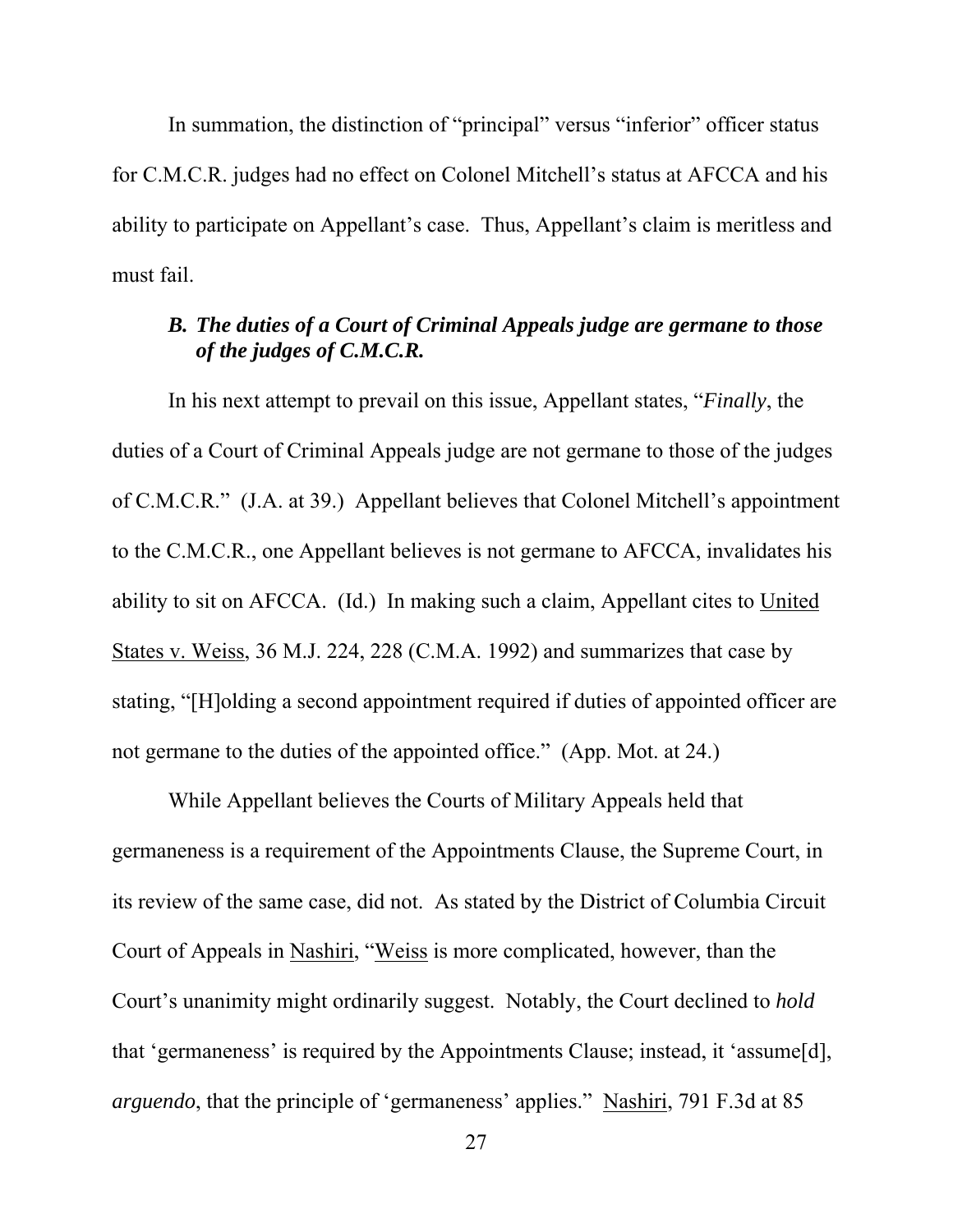(citation omitted). While the Court noted that the concurring opinion of Justice Scalia and Thomas explained why they believed germaneness is constitutionally required, "the majority opinion found it unnecessary to decide that question." Id.

 Thus, the germaneness question is still very much that - a question. Even the Court in Nashiri asked "Likewise, what role, if any, does 'germaneness' play in the constitutional analysis?" Id. Like the question of "principal" versus "inferior" officers, that Court rightfully refrained from answering this issue as well.

However, even assuming, *arguendo*, that the principle of germaneness does apply, the duties of an appellate judge at the C.M.C.R. are certainly germane to those of a military appellate judge sitting on AFCCA. As previously noted, the purpose of the military commissions is to try alien unprivileged enemy belligerents for violations of law of war and other offenses triable by military commission." *See* 10 U.S.C. §948b. As described in 10 U.S.C. §948d, the military commissions "shall have jurisdiction to try persons subject to this chapter for any offense made punishable by this chapter, . . ., or the law of war, whether such offense was committed before, on, or after September 11, 2001 . . . ." Trials by military commissions to adjudicate violations of the law of war is a classic military function; likewise, the review of appeals by an accused convicted of law of war violations is also a classic military function. The duties of the two positions are germane; therefore, Appellant's claim must fail.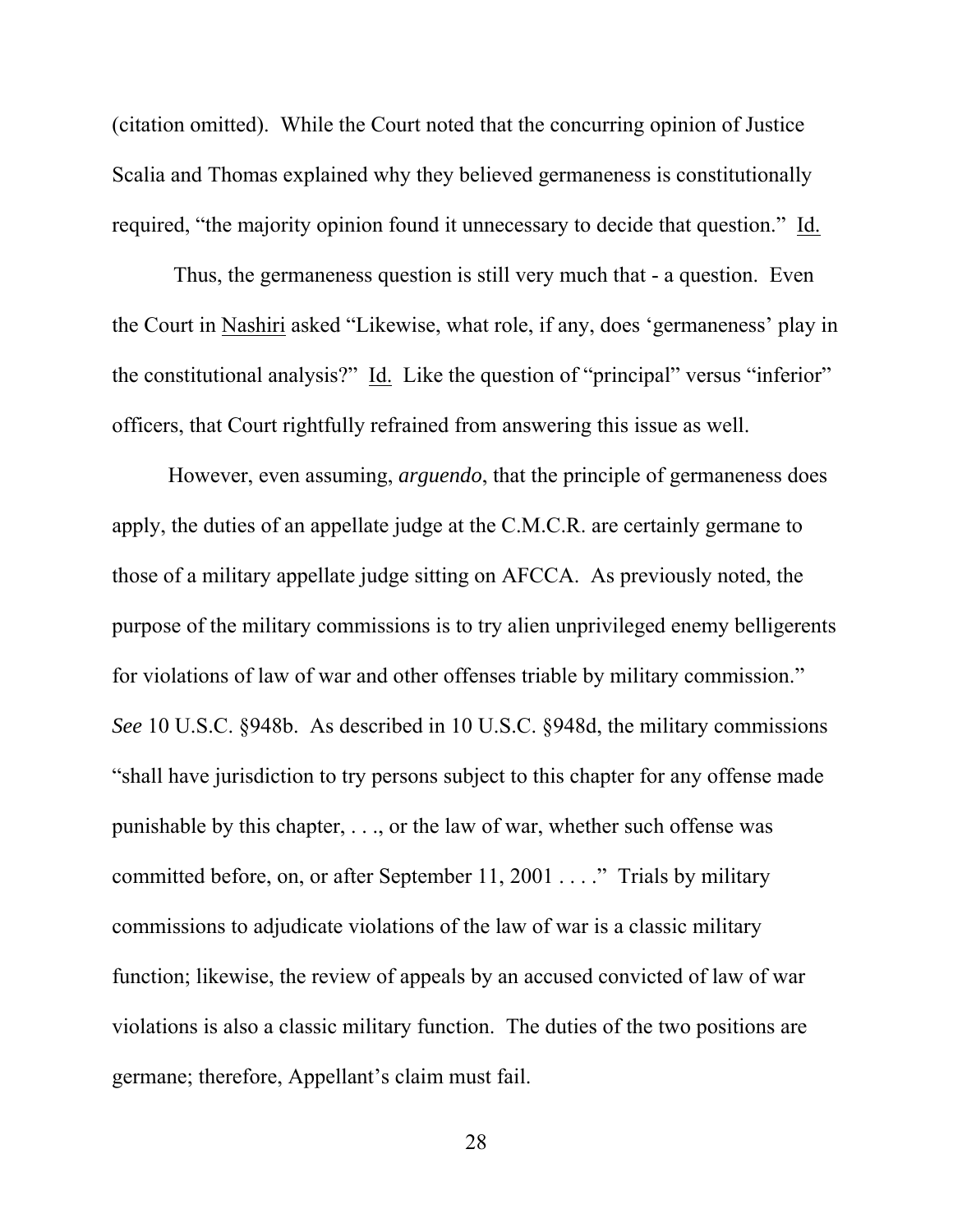## **COLONEL MITCHELL WAS NOT A PRINCIPAL OFFICER FOLLOWING HIS ASSIGNMENT BY THE SECRETARY OF DEFENSE OR HIS APPOINTMENT BY THE PRESIDENT TO THE UNITED STATES COURT OF MILITARY COMMISSION REVIEW.**

The United States asserts Colonel Mitchell was authorized to serve as an AFCCA appellate military judge in Appellant's case regardless of his status as either a "principal" or "inferior" officer at the C.M.C.R. Thus, a determination as to whether Colonel Mitchell was in fact a principal officer following his appointment by the President to the C.M.C.R. is unnecessary for this Court to resolve. However, should this Court decide that such a determination must be made, the record is quite clear that Colonel Mitchell's status was never elevated to that of "principal officer" upon his assignment or his appointment to the C.M.C.R.

The reasons for this are quite numerous. First, as noted in the specified issue, §949b(4)(C) and (D) authorizes the reassignment or withdrawal of appellate military judges by the Secretary of Defense or his designee. While the Secretary or his designee must follow certain procedures to either reassign or withdraw an appellate military judge, namely that a reassignment must be based on military necessity and consistent with service rotation regulations and that a withdrawal must be for good cause, the fact remains that the President's subordinate officer, namely the Secretary of Defense, or the subordinate officer's designee may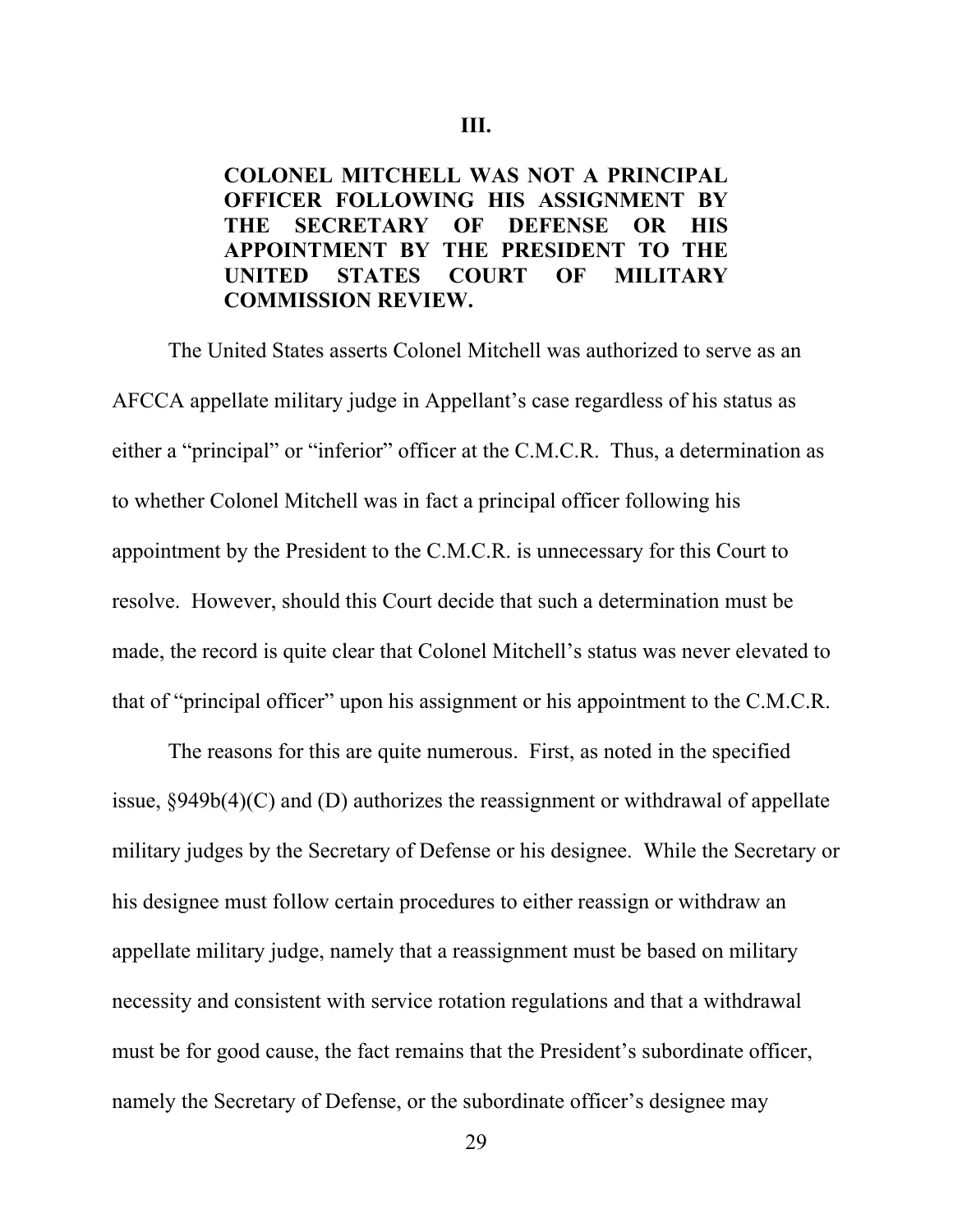reassign or withdraw an appellate military judge. Such a construct is not present in any of the multitude of examples presented by Appellant of "principal" officers. Moreover, the United States position that Colonel Mitchell was never a principal officer is strengthened by the fact that the Secretary possesses separate statutory authority to assign CCA judges to the CMCR and, in fact, exercised that assignment authority in Colonel Mitchell's case well before the appointment.

Of particular interest is the ability to reassign appellate military judges based on military necessity and service rotation regulations. While noting that C.M.C.R. judges had "added insulation" in the form of "good cause" and "military necessity," the District of Columbia Circuit Court stated, "This additional removal authority is non-trivial; we would likely give the Executive Branch substantial discretion to determine what constitutes military necessity." Nashiri, 791 F.3d at 83. Such free and discretionary conditions for removing military appellate judges from the C.M.C.R. weigh heavily against such positions being "principal" in nature.

In addition to their removability by the Secretary of his designee, the Nashiri court also noted the Secretary was also responsible for "promulgating its procedures." Id. at 82. In fact, §950d and §950f detail the tremendous involvement of the Secretary in the administration of the C.M.C.R. Among the oversight responsibilities, the Secretary also prescribes regulations for how an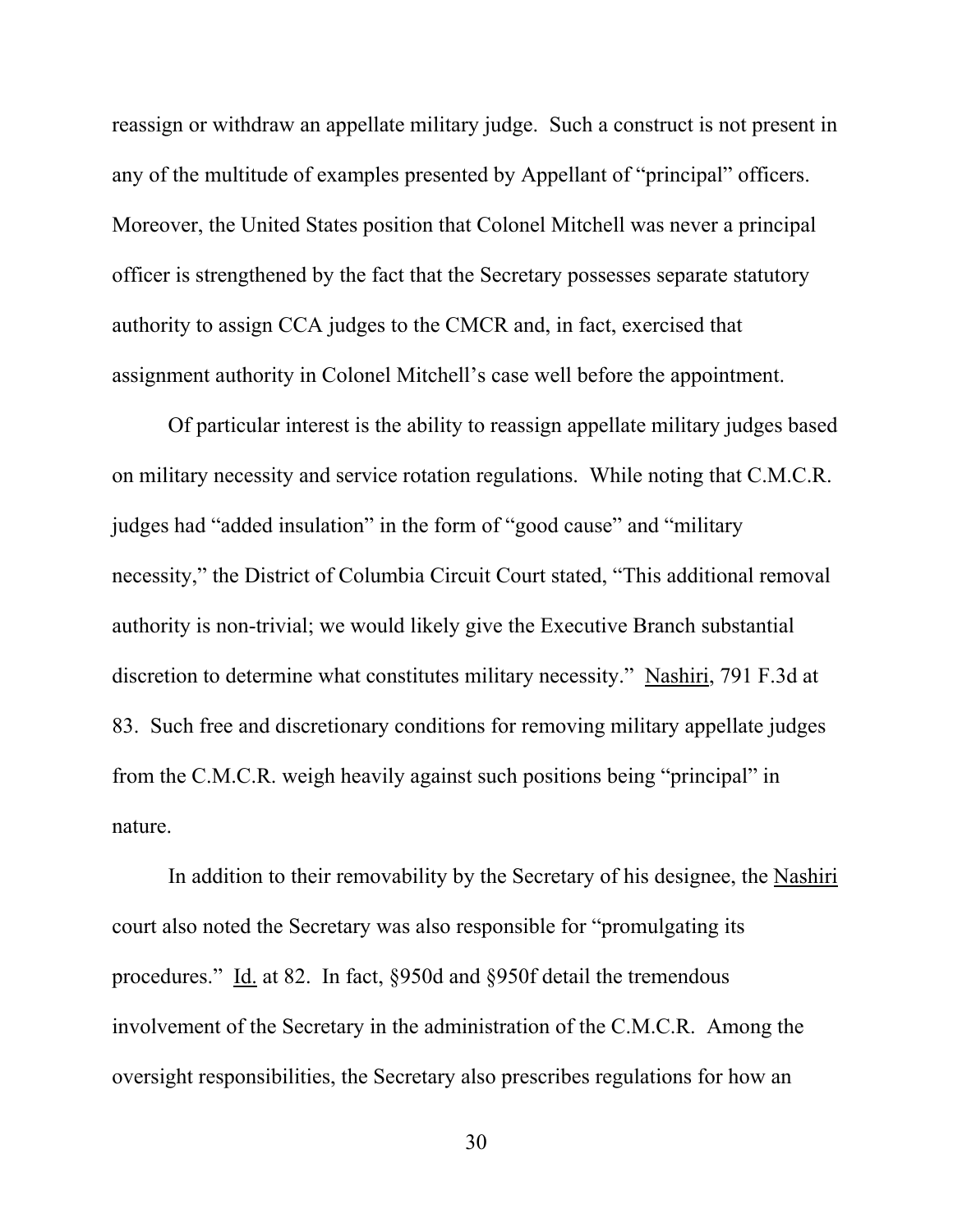appeal shall be forwarded to the C.M.C.R., how the C.M.C.R. "may sit in panels or as a whole," and how the C.M.C.R. shall "review the record in each case," as well as, of course, assigning appellate military judges to the court. *See* §950d(c), §950f(b)(2), §950f(c).

Finally, the supervising review body of the C.M.C.R., the District of Columbia Circuit Court, is a court of judges "appointed by president nomination with the advice and consent of the Senate" that "reviews the CMCR's decisions under a review provision virtually identical to the CAAF's." Nashiri, 791 F.3d at 83. While the Circuit Court is part of the "Third Branch" and not "another *Executive Branch* entity," the similarities in the constructs between this Honorable Court's review of the Service CCA's and its own review of the C.M.C.R. was not lost on the Nashiri court. Id.

For the foregoing reasons, should this Court determine that a decision as to whether Colonel Mitchell was a principal or inferior officer must be made, the record is quite clear that Colonel Mitchell's status was never elevated to that of "principal officer" upon his assignment or appointment to the C.M.C.R. As such, each of Appellant's issues must fail.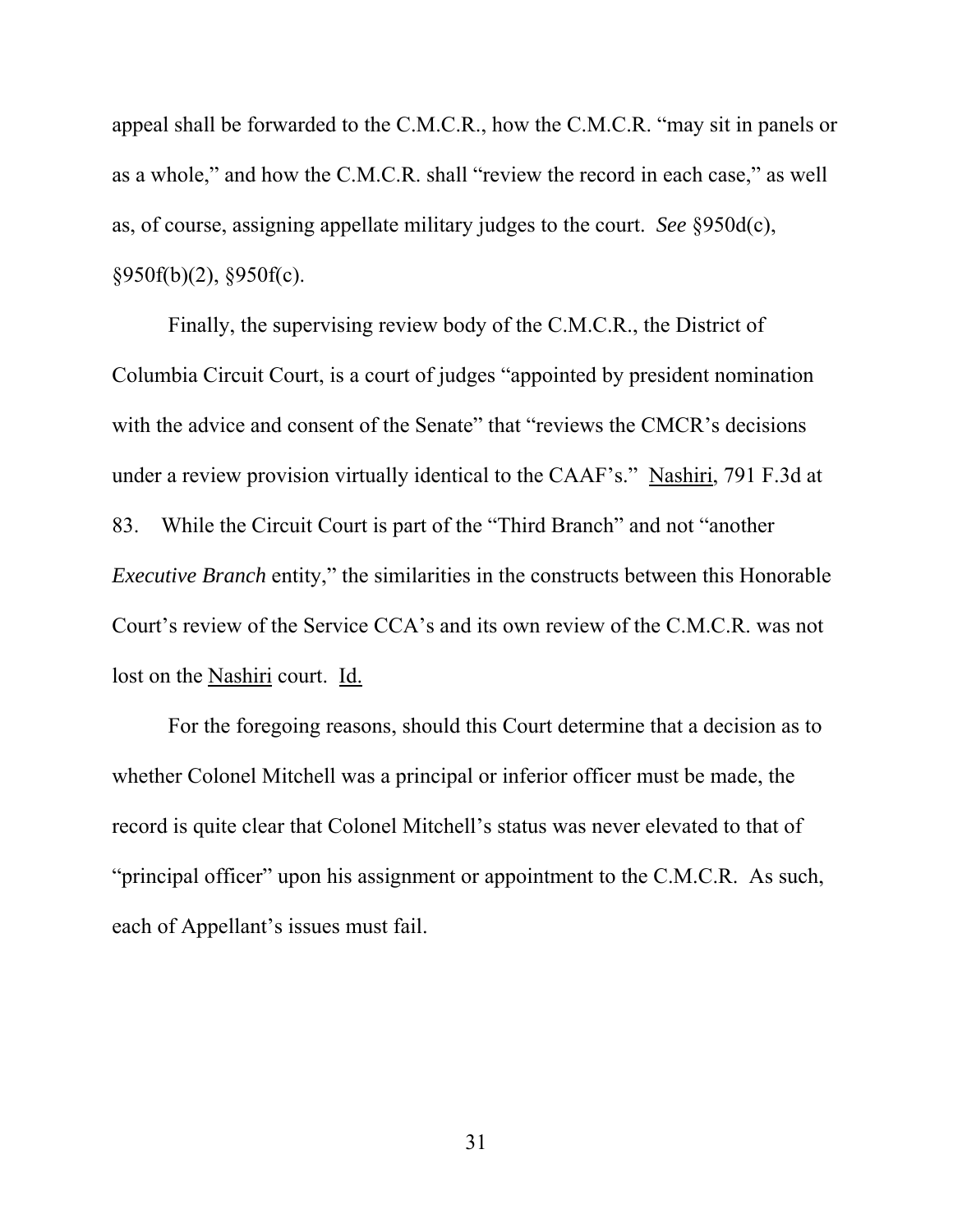## **CONCLUSION**

WHEREFORE, the United States respectfully requests that this Court deny

Appellant's claims and affirm AFCCA's decision.

Unt Pla

 G. MATT OSBORN, Maj, USAF Appellate Government Counsel Air Force Legal Operations Agency United States Air Force 1500 W. Perimeter Rd., Ste. 1190 Joint Base Andrews, MD 20762 (240) 612-4800 Court Bar. No. 32986

GERALD R. BRUCE Associate Chief, Government Trial and Appellate Counsel Division Air Force Legal Operations Agency United States Air Force 1500 W. Perimeter Rd., Ste. 1190 Joint Base Andrews, MD 20762 (240) 612-4800 Court Bar No. 27428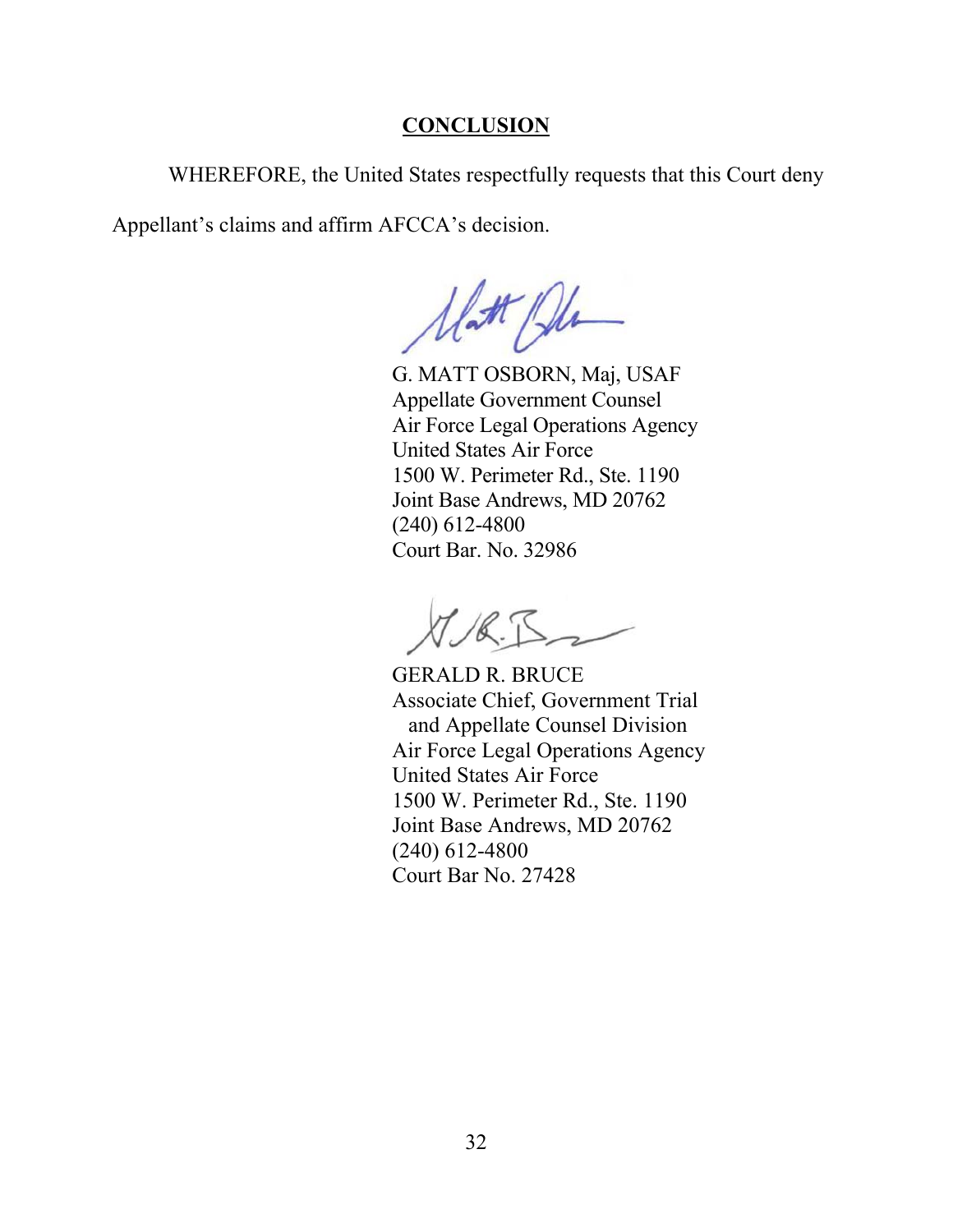Katte E. Oler

KATHERINE E. OLER, Colonel, USAF Chief, Government Trial and Appellate Counsel Division Air Force Legal Operations Agency United States Air Force 1500 Perimeter Road, Suite 1190 Joint Base Andrews NAF, MD 20762 (240) 612-4815 Court Bar No. 30753

# **CERTIFICATE OF FILING AND SERVICE**

I certify that a copy of the foregoing was delivered to the Court and the Air

Force Appellate Defense Division on 24 January 2017.

Matt Plu

 G. MATT OSBORN, Maj, USAF Appellate Government Counsel Air Force Legal Operations Agency United States Air Force 1500 W. Perimeter Rd., Ste. 1190 Joint Base Andrews, MD 20762 (240) 612-4800 Court Bar. No. 32986